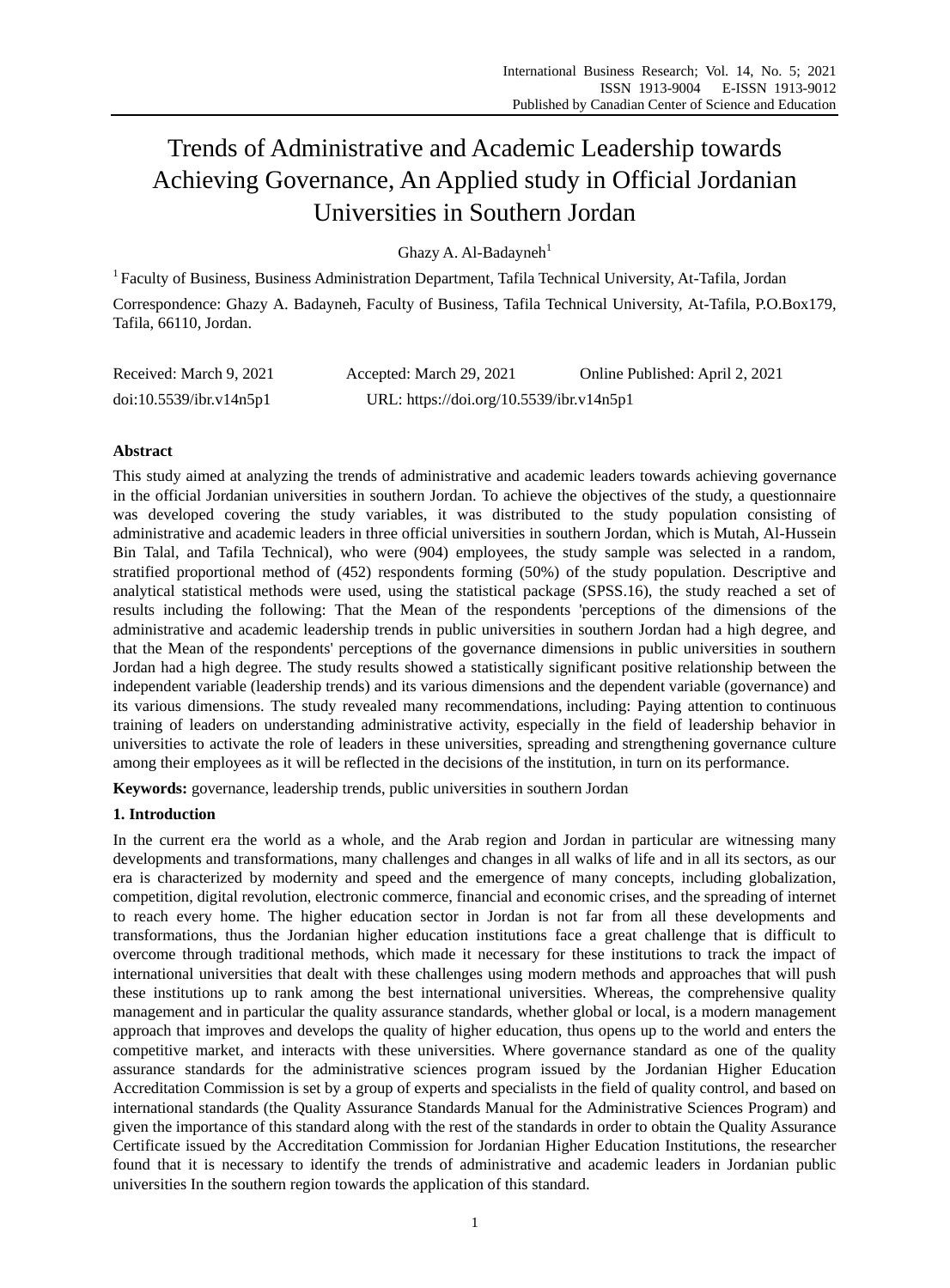# *1.1 The Study Problem*

The main problem in this research is to identify the trends of administrative and academic leaders towards achieving governance in Jordanian higher education institutions, as the official Jordanian universities in southern Jordan were chosen, to identify the extent of the administrative and academic leaders 'trends towards achieving governance, by trying to answer the question: What is the impact of the administrative and academic leadership trends towards achieving governance in the official Jordanian universities in southern Jordan?

# *1.2 Objectives of the Study*

This study aims at:

- Enriching the Arab library with specialized knowledge related to the study variables.
- Studying the respondents' perceptions of the administrative and academic leadership trends, and each of its dimensions (objectivity, effectiveness, flexibility) in the official Jordanian universities in southern Jordan.
- Learn about the respondents' perceptions towards achieving governance, and each of its dimensions (justice, equality, reliability) in the official Jordanian universities in southern Jordan.
- Presenting practical recommendations, for studied community.

# *1.3 The Importance of Study*

The importance of the study is determined in two basic aspects: the theoretical importance and the scientific importance:

## **Theoretical importance**, which is illustrated by:

This study is of interest to researchers in the trends of administrative and academic leaderships, it also contributes to adding a study on the literature of the current topic and providing the library with new research for researchers and those interested in the trends of administrative and academic leaders towards achieving governance, an applied study in the official Jordanian universities in southern Jordan.

## **Scientific importance**, which is demonstrated by:

The results of this study are important for the official Jordanian universities in southern Jordan; moreover, this study is important for interested decision-makers, the trends of administrative and academic leadership towards achieving governance.

## *1.4 Study Questions*

and academic leadership in their dimensions (objectivity, administrative communication, and effectiveness) on achieving governance in its dimensions (justice, equality, accountability) in the official Jordanian universities in southern Jordan.

From this hypothesis these sub-hypotheses are branched:

- What is the level of the impact of administrative and academic leadership trends (objectivity, effectiveness, flexibility) in the official Jordanian universities in southern Jordan?
- What is the level of achieving governance (fairness, equality, reliability) in the official Jordanian universities in southern Jordan?

## *1.5 Study Hypotheses*

The study attempts to test the validity of this main hypothesis: There is no statistically significant impact at the level of significance ( $\alpha \leq 0.05$ ), the attitudes of administrative

- The first sub-hypothesis: There is no statistically significant impact at the level of significance ( $\alpha \leq 0.05$ ) for administrative and academic leadership trends in their dimensions (objective, administrative communication, effectiveness) on justice and equality as one of the dimensions of achieving governance in the official Jordanian universities in southern Jordan.
- The second sub-hypothesis: There is no statistically significant impact at the level of significance  $(\alpha \leq 0.05)$  for administrative and academic leadership trends in their dimensions (objective, administrative communication, effectiveness) on the accountability dimension as one of the dimensions of achieving governance in the official Jordanian universities in southern Jordan.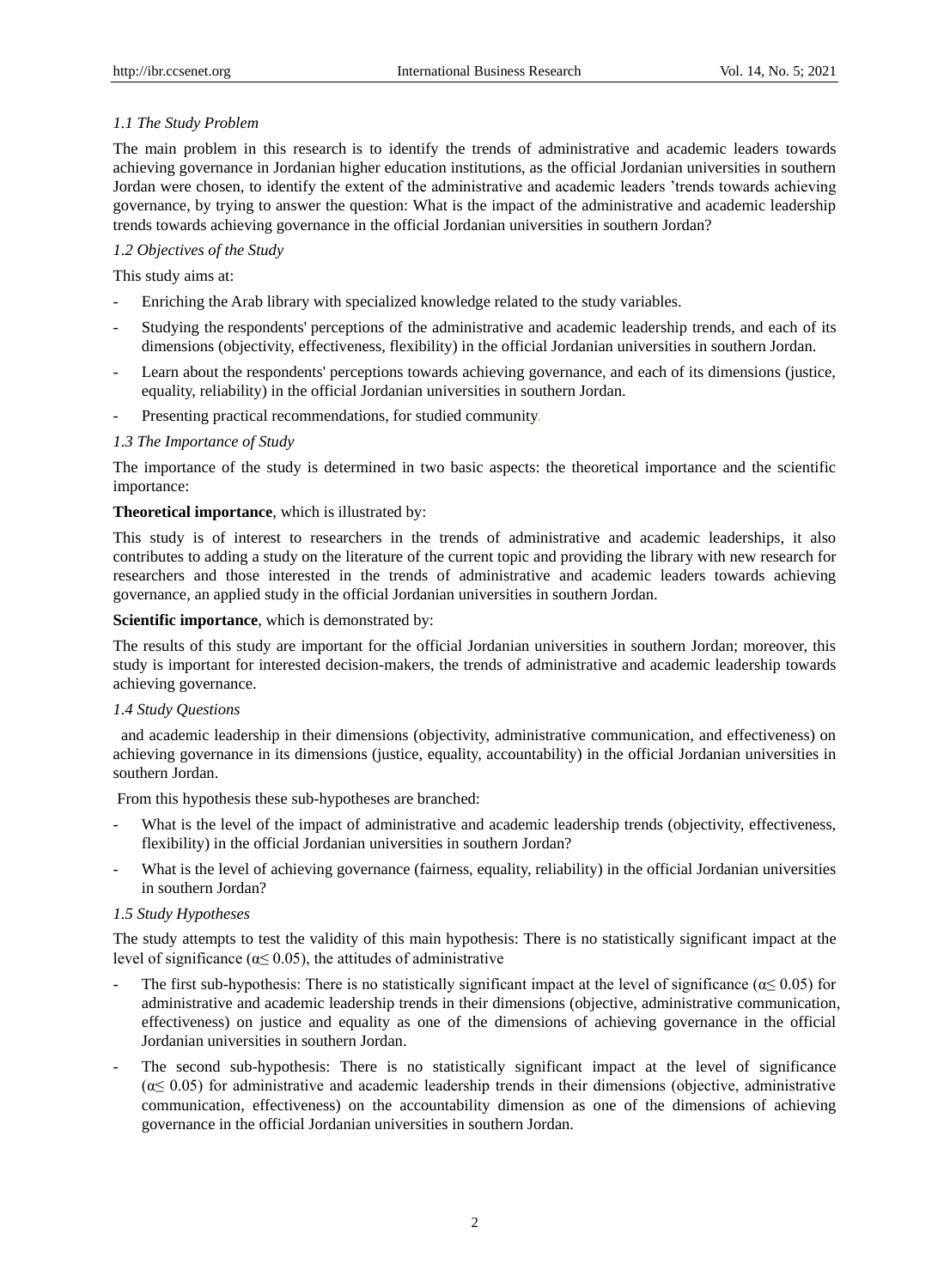## *1.6 The Limits of the Study*

- The objective limit: the study was limited to knowing the trends of the administrative and academic leaders towards achieving governance, an applied study in the official Jordanian universities in southern Jordan.
- The human limit: This study was limited to a sample of administrative and academic leaderships in official Jordanian universities in southern Jordan.
- The spatial limit: this study was applied at the University of Mu'tah, and the University of Hussein bin Talal, and Tafila Technical University.
- Time limit: This study was applied in the academic year 2019/2020.

## **2. Literature Review**

# *2.1 Leadership*

## 2.1.1 Concept Leadership

Leadership one of the basic pillars of the administrative process within organizations of all types and activities because it has a direct impact on individuals and businesses within organizations, Leadership is considered an essential process in motivating individuals and raising their morale, which is reflected on their performance and happiness at work, their job satisfaction and thus affects the achievement of organizational goals efficiently and effectively (Ayasrah, 2008).

Hill (2016) defined leadership more precisely, defining it as "the ability to fully or partially clarify goals, motivate subordinates, and push them to achieve these goals, moreover, it is the ability to predict and maintain flexibility, and to enable subordinates to make positive changes whenever required.

Magee (2018) argues that leadership involves any work that others are required to do and accomplish, it is a style practiced by a leader with the goal of achieving the clear goals of the organization.

Al-Ajami, (2008) added that leadership works to improve communication and link between workers themselves and between workers and higher management in the organization and provide them with the care, training and qualification in addition to their support in solving problems that they may face during their work, leadership is a guiding process that directs and guides individuals to achieve specific goals and influence their ideas and convictions to gain their confidence, raise their morale, and motivate them towards achievement to achieve the desired goals of the organization in an effective and efficient manner.

Schnurr and Schroeder, (2019) added that the concept of leadership has a great attention of people for a long time, caring about a new leader which is welcome, to have a new perspective in how to inspire others, to institute change and enhance creative solutions of problems, Researchers and management theoreticians have recently demonstrated a growing interest in the issues associated with leadership and the factors that determine its effectiveness

## 2.1.2 Importance of Leadership

Moreover, leadership plays an important role in the organization, its importance lies in being a link between workers and the organization's plans and perceptions, as the organization seeks through the application of different leadership styles to facilitate the processes within it and reduce organizational conflicts and solve them appropriately to serve the productive process and the routine and strategic processes within the organization, the leadership works to prepare the organization and qualify the individuals to keep pace with the internal and external changes surrounding the organization (Magee,2018).

The role of the leader in the organization is not limited to issuing orders and ensuring that they are implemented, but goes beyond that to working in a team spirit and maintaining an environment of happiness and satisfaction among the workers of the organization, which works to activate performance and stimulate the administrative and productive process within the organization, as well as to form relationships between employees and management. The participation of workers in the various administrative decisions and their participation in developing plans and how to implement them (Kanaan, 2009).

To achieve the desired objectives of the leadership, there are a number of modern leadership forms and methods that play an important role in enhancing the organization's ability to deal with individuals within it, it also works to develop the capabilities of workers and make optimal use of them, and achieve a number of benefits that accrue to workers such as providing a suitable work environment and creating an environment of familiarity and happiness for them. In addition to benefits that accrue to the organization such as achieving its various organizational goals and strategies (Maher, 2014).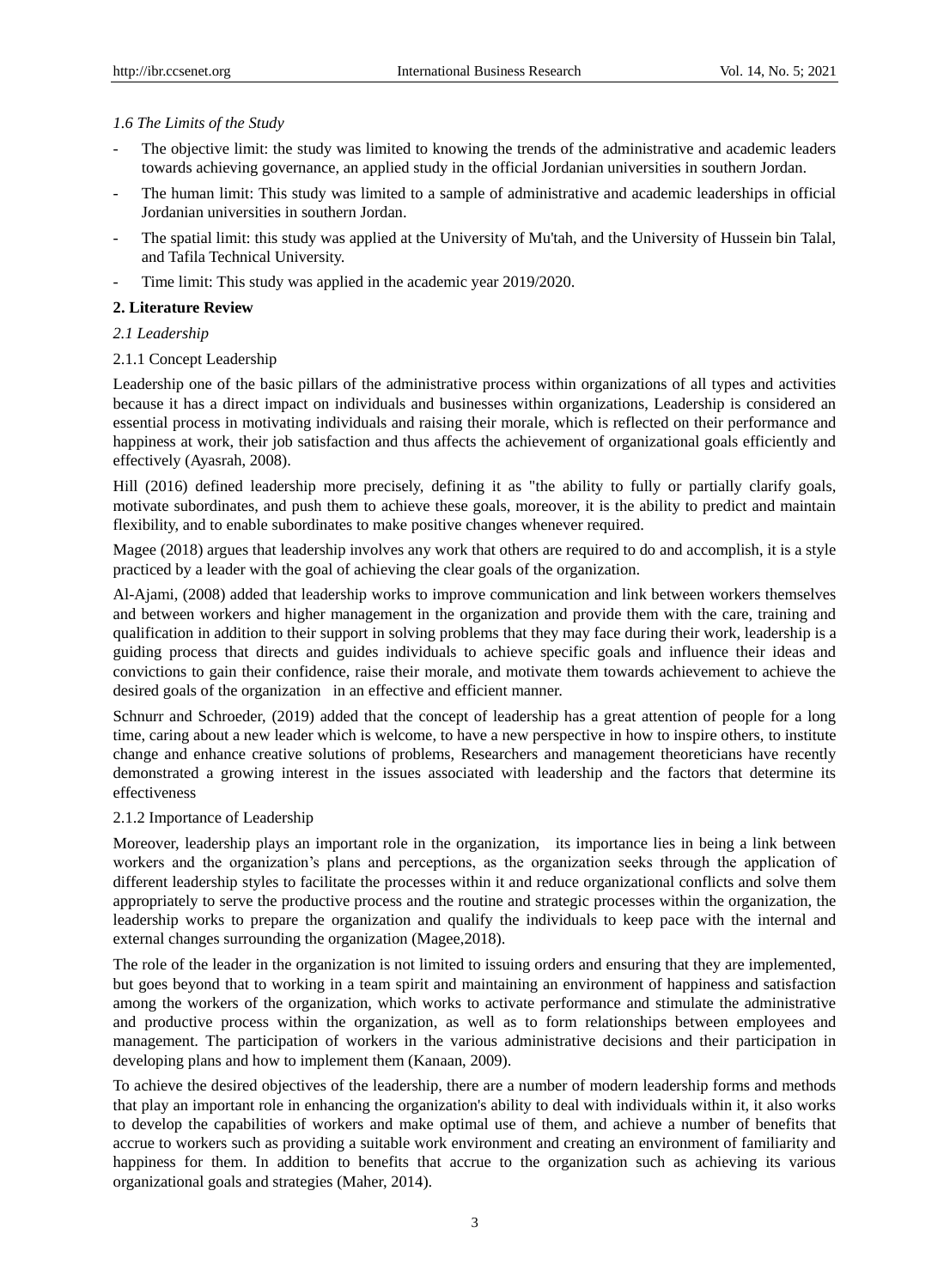Leadership Lens: It adopts its name from MacIntyre's in 2004, Aristotelian perspective of Telos as an ultimate end to achieve which is good of humankind. However, TLL is introduced as a theoretical lens provides enrichment within existing and future theory and practice of leadership when applied. Conceptualized as comprehensive theoretical framework and main guidance to interested scholars and practitioners, it adopts of three principles (By, R. T. 2021):

-First, the lens perceives leadership as a responsibility of many, not excluded for the few by focuses on doing rather than being. Barker translated this lens by the notion that leadership creates the leader, not the contrary side.

-Second, leadership is the shared pursuit of worthy purpose and outcome that exceeds individual and individual organization, and in return should declare core values of organizations and sustain fitness with cultural dimensions and operating behaviors.

-Third, leadership purpose is determined by the sustainable development which is communicated to others through vision and missions, and the high advocate and commitment to sustain performance management, in the form of performance standards, action plans, furthermore the combination of qualitative and quantitative indicators of performance as balanced score card to keep alignment with sustainability in development at the final point.

#### *2.2 Governance*

#### 2.2.1 Governance Concept

The term "Al-Hawk amah" in Arabic language is the abbreviated translation of the term governance, while the scientific translation of this term, which was agreed upon, is "The method of exercising the powers of good administration".

The term governance means "the source or reference upon which the governance of the organization is based. It is a set of laws, regulations and decisions aimed at achieving quality and excellence in performance by choosing appropriate and effective methods to achieve the plans and objectives of the company or institution" (Kafi, 2013).

Governance is also defined as "the ability to monitor and control all administrative processes in a scientific and rational manner" (AL-Arini, 2014).

Williamson (1999) believes that corporate governance is a strategy that the organization adopts in its endeavor to achieve its main goals, within an ethical perspective that stems from within it as an independent and self-standing moral personality, and that it has an administrative structure and internal regulations and bylaws that ensure that it achieves these goals with its own capabilities, free from the authority pressure of any individual within it to the extent that it does not conflict with the interests of other relevant groups.

#### 2.2.2 Characteristics of Governance

The characteristics of governance can be derived from its definition as follow: (Nouri & Salman, 2010)

- Enhancing and activating the performance of institutions and maximizing the market value.
- Accounting accountability for the management of various institutions.
- Full emphasis on the interaction between the external systems of the business of institutions.
- Achieving balance in contractual relations between the departments of institutions and other parties.
- Working to reach the best exercise of power for any institution.
- Working to provide adequate guarantees to curb administrative and financial corruption.

- Change the traditional internal role and make a shift in its activities from merely emphasizing protection, accuracy, efficiency, and commitment to active participation in predicting the behavior of the operational performance of any institution

#### 2.2.3 Governance Determinants

In order to benefit from the advantages of implementing governance, a set of basic determinants and factors that ensure the proper application of the principles of governance must be present, but in reality, they represent controls to ensure the effective implementation of governance, they are divided into two parts: external determinants and internal determinants (Adelopo, 2010) as follows:

- External determinants: These determinants are represented in the environment or climate in which you deal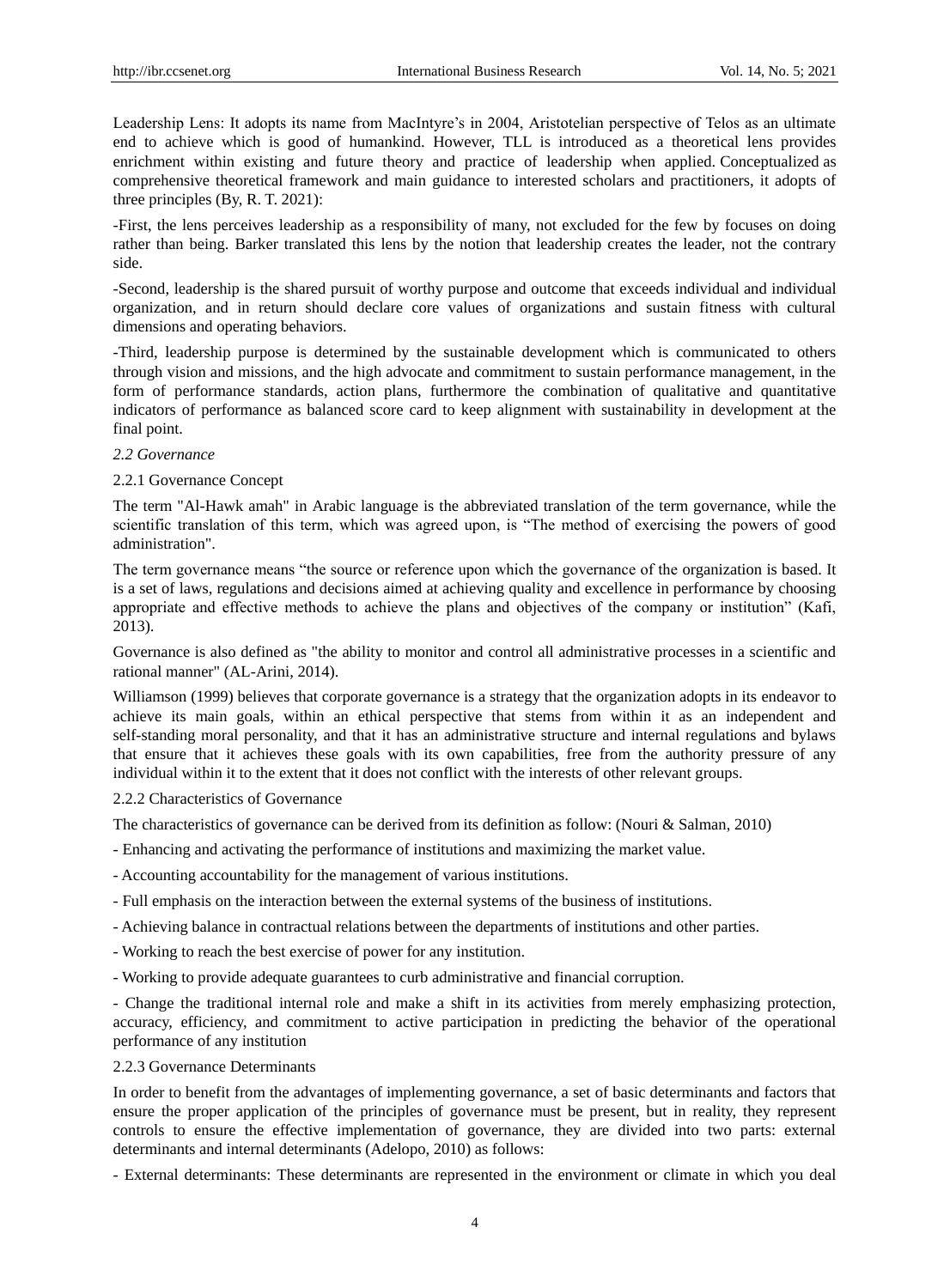with organizations, which may differ from one country to another, they include:

1- Laws, regulations and legislation governing capital markets.

2- Existence of good financial legislations that guarantee the provision of the necessary funding that encourages organizations to expand and compete internationally.

3- The competence of regulatory bodies and agencies to ensure the integrity and accuracy of data and information that are published, and take the necessary measures to ensure that these bodies and supervisory bodies exercise the powers entrusted to them.

4- The role of civil society institutions in ensuring the commitment of its members to the behavioral, professional and ethical aspects, which are represented in the associations of accountants and auditors.

-Internal determinants: It includes different rules and methods. The organizations that are interested in establishing sound administrative structures including how to make decisions within organizations and the distribution of powers and duties among the parties concerned with the application of the concept of governance, such as, shareholders, board of directors and other types of stakeholders to ensure that there is no conflict of interest between all parties, to achieve the interests of investors in the long term (Christensen & peter, 2007).

2.2.4 Goals and Importance of Governance

Governance is of great importance in universities because it provides the organizational structure through which universities 'goals can be achieved, the means for achieving those goals and performance monitoring, its importance in universities management can be determined as follows (AL-Arini, 2014).

- Contribute to creating independent institutions with boards and governing bodies that carry out the responsibility of strategic direction and enhance management effectiveness in their institutions
- Helping universities achieve their outcomes and goals in the desired possible methods, and with the lowest costs.
- Detecting weaknesses and deficiencies in performance and weak outputs.
- Ensuring balance and commitment to both operational short-term concerns versus strategic long- term orientation.
- Enhancing competitiveness and reducing cases of corruption in managerial and financial domains
- Optimizing the university's resources and ensuring the rights and interests of the university's workers from the two bodies: the administrative and the teaching staff, without discrimination and favoritism.
- -Governance is considered a kind of self-monitoring and cybernetic, which leads to the fairness and safety in legal application of legislation, which insures thus quality of management and the prevail age of workers' rights, thus achieving community satisfaction with universities and their performance.

The importance of good governance is highlighted by setting detailed, measurable standards and working mechanisms for performance indicators of the degree of is implementing governance in universities in terms of choosing the university president, the council of deans, groups, and departments. This is done by developing realistic visions, means, and goals in real partnership with the university administration and stakeholders so that everyone bears the responsibility to facilitate its achievement.

Numerous literature has stated that corporate governance is communicated by set of core pillars for the purpose of achieving its goals:(responsibility, accountability ,transparency and disclosure, , justice, independence, laws, and regulations) (Al-Abdali, 2012).

#### *2.3 Previous Studies*

Al-Saadi Study (2021) "The Impact of Creative Leadership on the Organization's Effectiveness: Strategic Thinking as a Mediator Variable a Case Study - Dubai Police" The study aimed at identifying in general the impact of creative leadership on the organizational effectiveness: with the presence of strategic thinking, and knowledge of the respondents 'perceptions of the level of application of each of: Creative leadership And strategic thinking as a mediator variable, and the organization's effectiveness in Dubai Police, The study used the analytical descriptive approach to measure the variables of study, as it relied on statistical methods such as descriptive statistics, standard deviation, as well as simple regression, and multiple linear regression, The study population was represented in the employees of all the supervisory leadership in the Dubai Police, totally reached (1069) individuals, the study used the simple stratified sample method, where the study sample amounted to (357) individuals. The questionnaires were distributed to them as they were all retrieved, (58)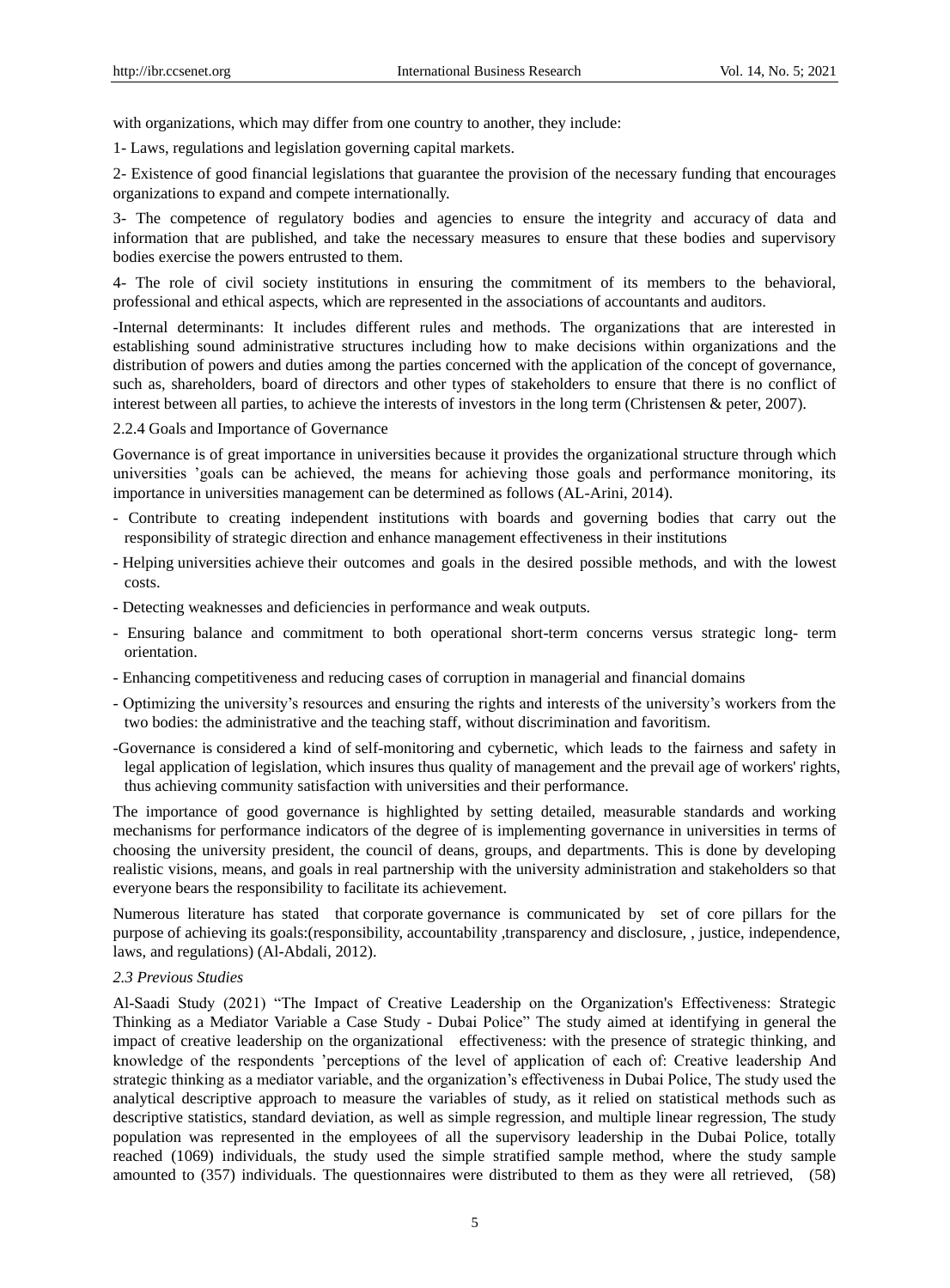were excluded, due to invalid for statistical analysis, thus the questionnaires valid for statistical analysis were (299) questionnaires, the results of the study showed a statistically significant proportional relationship between the creative leadership and its dimensions, combined in strategic thinking. The study recommended the necessity of continuing to pay attention to Dubai Police workers and work to continue to motivate workers, which have an impact on developing loyalty and their job affiliation, and continue expanding workers sufficient authorities that are suited their qualifications and experiences they have.

Al-Khathami study, (2020), Creative leadership among school leaders in Khamis Mushait governorate from the teachers 'point of view (field study). The study aimed at identifying the degree to which school leaders in Khamis Mushait governorate practice creative leadership the view point of teachers, the study relied on the descriptive and analytical approach. The study community represented the teachers working in the Khamis Mushayt governorate, and the study sample reached (356) teachers, to whom the study questionnaire was distributed. The study used multiple statistical methods such as Cronbach Alpha, Pearson Correlation Coefficient, Descriptive Statistics, Arithmetic Mean, Standard Deviations, Single Analysis Test, and T-Test.

Al-Hrout study (2018) "Trends towards the application of e-governance in Jordanian private universities and its impact on university performance excellence: a field study." This research aimed at revealing the impact of applying e-governance in Jordanian private universities on university performance excellence, the study was applied to seven private universities in the city of Amman, the student community is composed of teaching and administrative staff of the researched universities, which amount to (2864), the study sample was chosen by the stratified randomized method, (385) questionnaires were distributed among the members of the teaching and administrative staff, (341) questionnaires were retrieved and (12) questionnaires were excluded due to invalid for analysis. In order to answer the questions of study and test its hypotheses, the researcher used a number of inferential, descriptive statistical methods, using the programs of the Statistical Package for Social Sciences (SPSS). ). The study stated many results and recommendations, the most important of which are: The level of trends towards implementing e-governance in universities was high, and the study found a statistically significant impact of all e-governance trends on university performance excellence.

Moufiedah,German study (2018), titled Administrative Leadership and its Role in Supporting Administrative Creativity, a Case Study of the Central Library, Al-Arabi Bin Mahidi University - Umm Al-Bouaghi - The study aimed at knowing the administrative leadership and its role in supporting administrative creativity in the Central Library of the University of Al-Arabi, and the descriptive and analytical approach was used in this study, using a questionnaire tool to collect data, distributed to the sample of the study (41) questionnaires were analyzed from the original sample size using the Statistical Package for Social Sciences (SPSS) program.

Al-Rashidi, Ali Dabyan (2018) study entitled "Transformational Leadership and its Relationship to Organizational Creativity among Deans and Heads of Departments at Governmental and Private Universities in Riyadh". The research aims to determine the level of application of transformational leadership and its impact on organizational creativity in Saudi and private universities, by design a questionnaire that included (55 items, a field research was conducted on all group deans and department heads in eight Saudi public and private universities in Riyadh, and the number of sample individuals reached (237). The researcher recovered (147) responses, (62%) of the responses data were completed. Among the most important findings of the research is that all dimensions of transformational leadership are practiced at a high level and that the practice of organizational creativity in all its dimensions is at a medium level. It was also evident that there are statistically significant differences in the responses of the research sample towards the practice of attracting, retaining creators, and practicing creativity attributable to gender, university ownership, specialization, and experience in university work and the existence of a statistically significant effective impact at the level of (0.05) or less between the practice of transformational leadership and the development of academic leaders' practice of organizational creativity. The research also reached the most important recommendations represented in the necessity of reconsidering the criteria according to which university leaders are selected from department heads and group deans. To become more in line with the requirements of contemporary changes, and the availability of an organizational climate that supports transformational leadership in Saudi universities in attracting and retaining innovators and to analyze the responses of the study sample individuals to find the relationship between administrative leadership and administrative creativity.

Al-Jabali & Al-Mahamid, (2018) study entitled "The Impact of University Governance on Employee Satisfaction and Retention: A Field Study in Jordanian Private Universities"

Study aimed to investigate the impact of the factors of governance of private universities on employee satisfaction and retention by identifying the most important factors affecting retention of workers in Jordanian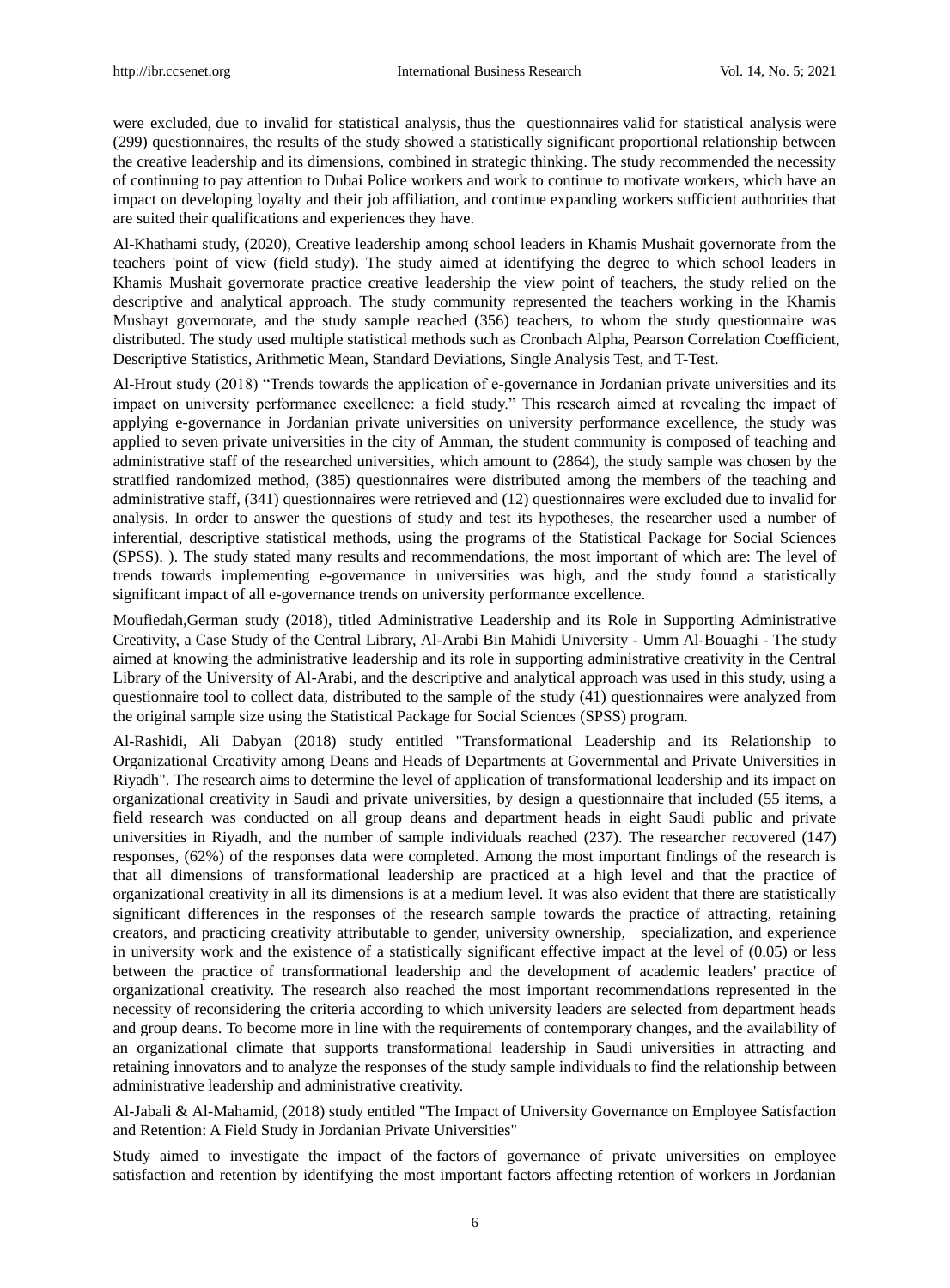private universities and identifying the direct impact of applying the principle of university governance to employee satisfaction as well as the direct impact on employee retention. The questionnaire was used as a tool to collect data. The study showed the existence of positive impact relationship with statistical significance for fairness and equity in job satisfaction for employees in Jordanian private universities, the existence of a positive impact relationship with statistical significance for fairness and equity in retaining workers in Jordanian private universities. The study concluded the following recommendations: the need to ensure justice and fairness for university workers, and the focus of the governance boards in universities on achieving the values of justice and fairness among workers in private universities to ensure their commitment and loyalty to the university.

Al-Senussi (2016) study entitled: "The Impact of Governance on Achieving Competitive Advantage (Field Study in Private Hospitals in Amman)." The study aimed to identify the effect of governance in achieving competitive advantage. A field study in private hospitals in Amman, a questionnaire was developed. The results showed the existence of a statistically significant impact of the application of governance by its combined dimensions on the competitive advantage by its combined dimensions and recommended the need to implement governance dimensions in private hospitals.

Nwachukwu, Hieu, (2020) study, entitled "Creative Leadership and Creativity: An Overview" The study aimed at finding the best ways to make leadership styles to be more creative to cope with rapid changing conditions both internal and external conditions within their environments ., the study methodology based on scientific research about this subject during the period of time extended between 1978-2020. Which reached to?

(66) Scientific research, accordingly, the study concluded the importance of the skills related to administrative creativity and the creation of an effective work environment to support the attainment of strategic objectives, high profits and investments for their organizations

Yuliastuti & Tandio (2020) study. Leadership Style on Organizational Culture and Good Corporate Governance. The study aims to investigate the mediating effect of organizational culture variables between leadership style and Good Corporate Governance (GCG) in the Village Credit Institution (LPD) in Gianyar Regency. The study sample was 73 LPD of Gianyar Regency. The study used Partial Least Square (PLS) as an analysis technique. The results stated that organizational culture provides a partial mediation effect on the relationship between charismatic leadership styles and GCG, whereas organizational culture provides full mediation in the relationship between transformational leadership styles and GCG,. Which declare the importance of a good organizational culture in improvement GCG in the institution?

## **3. Study Methodology**

The study adopted the methodology of descriptive and field-analytical research. On the level of descriptive research, a desk survey was conducted, the studies and theoretical and field researches were examined in order to formulate the foundations and premises on which the theoretical framework is based, and take into consideration the most important previous studies, which constitute a vital tributary to the study including the cognitive hubs that it contains. As for the analytical field research, a comprehensive exploratory survey was conducted, and all data gathered was analyzed by answering questionnaires, using appropriate statistical methods, the study was based on the questionnaire that was developed.

#### *3.1 Study Population*

The study population consisted of the academic and administrative leadership in the official Jordanian universities in southern Jordan, who were (904) distributed as follows, as shown in Table (1):

Table 1. Distribution of administrative academic leaderships in the official Jordanian universities in southern Jordan

| University Name                 | Number of administrative leaderships |
|---------------------------------|--------------------------------------|
| Mutah University                | 400                                  |
| Al-Hussein Bin Talal University | 318                                  |
| Tafila Technical University     | 186                                  |
| Total                           | 904                                  |

Source: Prepared by the researcher based on the statistics of human resources departments in universities 2019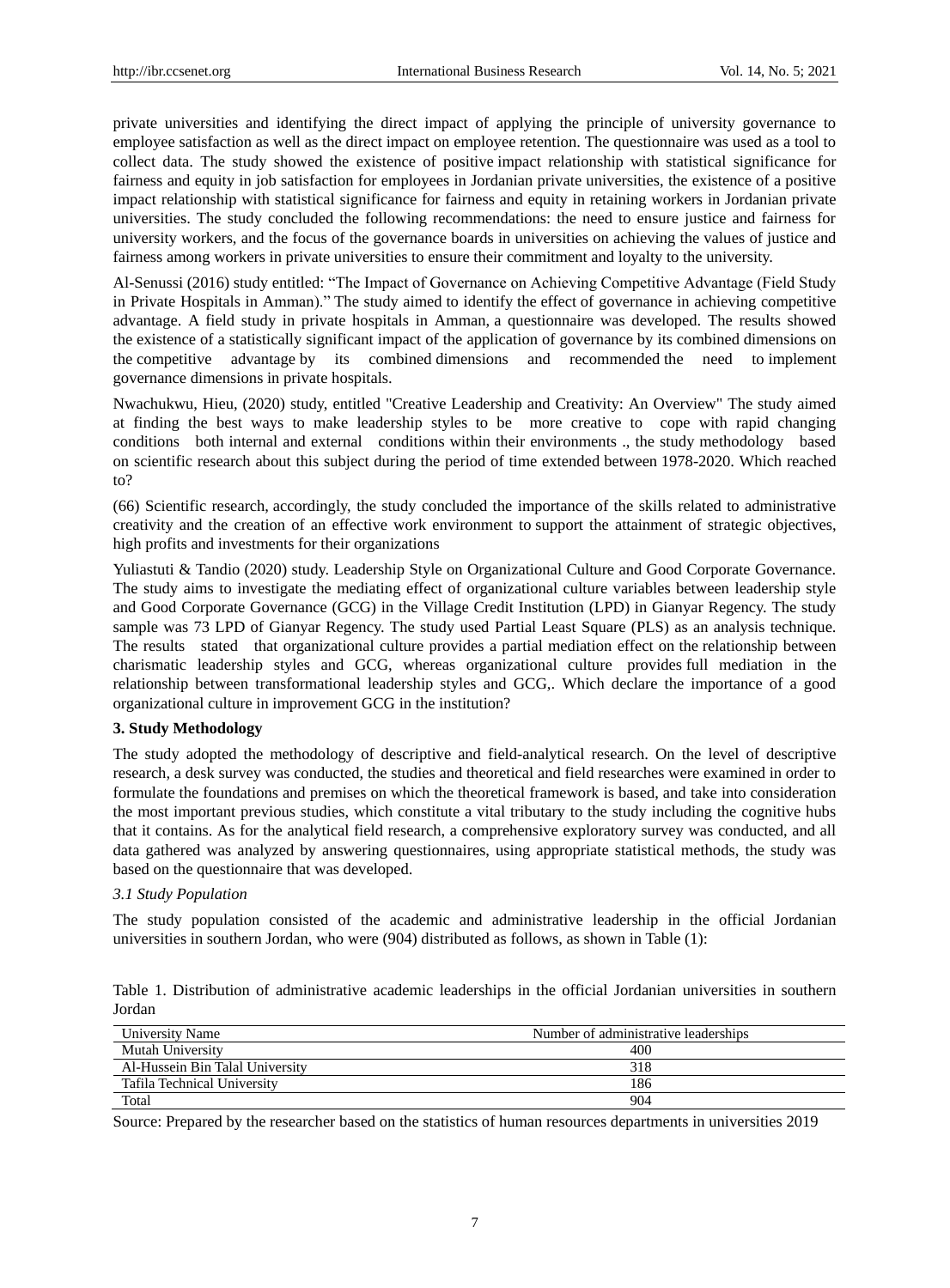#### *3.2 Study Sample*

The study sample was selected in a proportional stratified randomized method of (452) respondents, representing (50%) of the study population. The questionnaire was distributed to all the members of the study population, who were randomly selected, (404) questionnaires were retrieved with a retrieval rate of (90%), (19) questionnaires were excluded because of their lack of validity for statistical analysis, 385 questionnaires were subjected to the analysis, i.e. 85.2% of the questionnaires distributed to the study population, which is an acceptable percentage for the purposes of scientific research.

Table (2) below shows the number of questionnaires retrieved from each university and their percentage from the questionnaires distributed:

Table 2. The number of retrieved questionnaires and their percentage from the distributed questionnaires

| University Name     | Distributed    | <b>Ouestionnaires</b> | The percentage of recovered |
|---------------------|----------------|-----------------------|-----------------------------|
|                     | questionnaires | recovered             | questionnaires              |
| Mu'ta university    | 200            | 180                   | 90%                         |
| Al-Hussei Bin Talal | 59             |                       | 85%                         |
| Tafila technical    |                | 89                    | 96%                         |
| Total               | 452            | 404                   | 90%                         |

Source: Prepared by the researcher

The following table shows the distribution of the study sample according to their personal and functional variables

| Variable      | Variable classes                                   | Number | percentage |
|---------------|----------------------------------------------------|--------|------------|
| Sex           | Males                                              | 325    | 80.4       |
|               | Females                                            | 79     | 19.6       |
|               | Total                                              | 404    | 100.0      |
| Age           | Less than 30                                       | 65     | 16.0       |
|               | 30-39 years old                                    | 105    | 25.7       |
|               | 40-50 years old                                    | 170    | 42.5       |
|               | From 50 years and over                             | 64     | 15.8       |
|               | Total                                              | 404    | 100.0      |
| Educational   | Bachelor of                                        | 45     | 11.1       |
| qualification | Higher Diploma                                     | 101    | 25.0       |
|               | M.A.                                               | 188    | 46.5       |
|               | PhD                                                | 70     | 17.4       |
|               | Total                                              | 404    | 100.0      |
| Career Level  | President / Vice President / Assistant Chancellor  | 5      | 1.2        |
|               | Dean/Deputy/Assistant Dean of the College          | 110    | 27.2       |
|               | Head of the Academic Department                    | 103    | 25.5       |
|               | Director / Assistant Director of Department / Unit | 186    | 46.1       |
|               | Total                                              | 404    | 100.0      |
| Experience    | 5 years or less                                    | 67     | 16.7       |
|               | From 5 to 9 years                                  | 74     | 18.3       |
|               | From 10-14 years old                               | 163    | 40.3       |
|               | 15 years and over                                  | 100    | 24.7       |
|               | Total                                              | 404    | 100.0      |

Table 3. Distribution of study sample individuals according to their personal and functional variables

#### *3.3 Study Tool*

A questionnaire was developed based on Likert's five-way scale (Likert) consisting of five options, ranging from completely agrees and never agrees with a relative weight (1-5). The questionnaire was divided into two groups, the first one is related to the personal data of the respondents, the second group is related to the core subject of the research which consists of a number of items that relate to three main axes of the independent variable, which are the administrative leadership trends in their dimensions (objectivity, administrative communication, and effectiveness). It will also include a number of items covering the dependent variable to achieve governance in its dimensions (fairness, equality, reliability).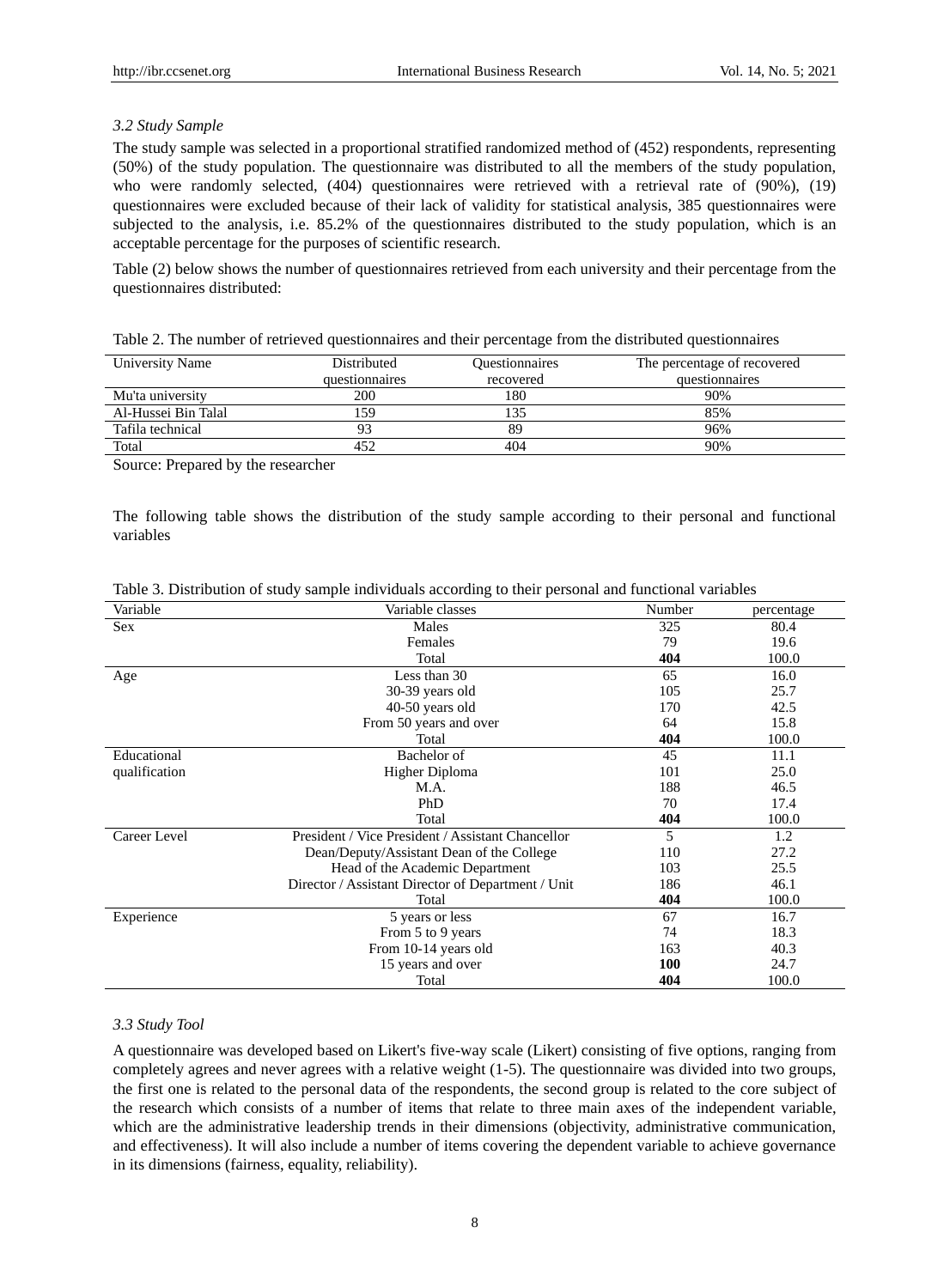#### 3.3.1 Validity of the Tool

The questionnaire was presented to a number of arbitrators from among the teaching staff in universities, to ensure the validity of the items of the questionnaire.

## 3.3.2 Stability of the Tool

The internal consistency coefficient for the study tool was extracted, depending on the Cronbach's Alpha coefficient for each of the study variables in all its dimensions, the values of the stability coefficient were high and indicated the reliability and consistency between the items of the tool.

| Table 4. The coefficient of internal consistency for each of the study variables in all its dimensions |  |
|--------------------------------------------------------------------------------------------------------|--|
|--------------------------------------------------------------------------------------------------------|--|

| Variable                       |          | The dimension                 | The items | Cronbach Alpha |
|--------------------------------|----------|-------------------------------|-----------|----------------|
| Independent variable           |          | Objectivity                   | $1 - 5$   | 0.780          |
| (Management leadership trends) |          | Administrative Communications | $6-10$    | 0.755          |
|                                |          | Effectiveness                 | $11 - 19$ | 0.810          |
| Dependent                      | variable | Justice and equality          | $20 - 24$ | 0.845          |
| (governance)                   |          | Accountability                | $25 - 30$ | 0.890          |

The data in Table (4) show that the stability coefficients for the dimensions of the Management leadership trends variable ranged between (0.755 - 0.810), with regard to governance, the stability coefficients ranged between (0.845 - 0.890), such values are considered acceptable for the purposes of the current study.

# *3.4 Statistical Treatment*

To answer the study questions and test the validity of its hypotheses, descriptive and analytical statistics methods were used, using the statistical package (SPSS.16). The following is a presentation of the statistical methods that were used:

Descriptive Statistic Measures to describe the characteristics of the study sample, depending on the frequencies and percentages, the VIF test (Variance Inflation Factory) and Tolerance test were used to ensure that there is no high correlation (Multicollinearity) between the independent variables, and testing the skewness coefficient to ensure that the data follow a normal distribution. Multiple Regression Analysis was used to test the validity of the study models and the effect of the independent variable and its dimensions on the dependent variable and its dimensions, and the Stepwise Multiple Regression Analysis to test the entry of the independent variables into the prediction equation of the dependent variable.

## **4. Presenting and Discussing Findings and Recommendations**

This chapter presents the results of the statistical analysis of the study dimensions and discusses the findings and recommendations that were drawn based on the results of the study. The results of the descriptive statistical analysis of the data were relied upon, which include arithmetic means, standard deviations for all dimensions of the independent and dependent study, and the component items for each dimension.

## *4.1 Answer the First Question*

Identify the directions of the administrative and academic leadership trends, and each of its dimensions are dimensions, administrative communications, and official Jordanian universities in southern Jordan? To answer this question, calculate the arithmetic means and standard deviations, to correct the vocabulary of the sample, at the level of each dimension, and the total dimension of the administrative and academic rentals, and Table (5) shows the results of that: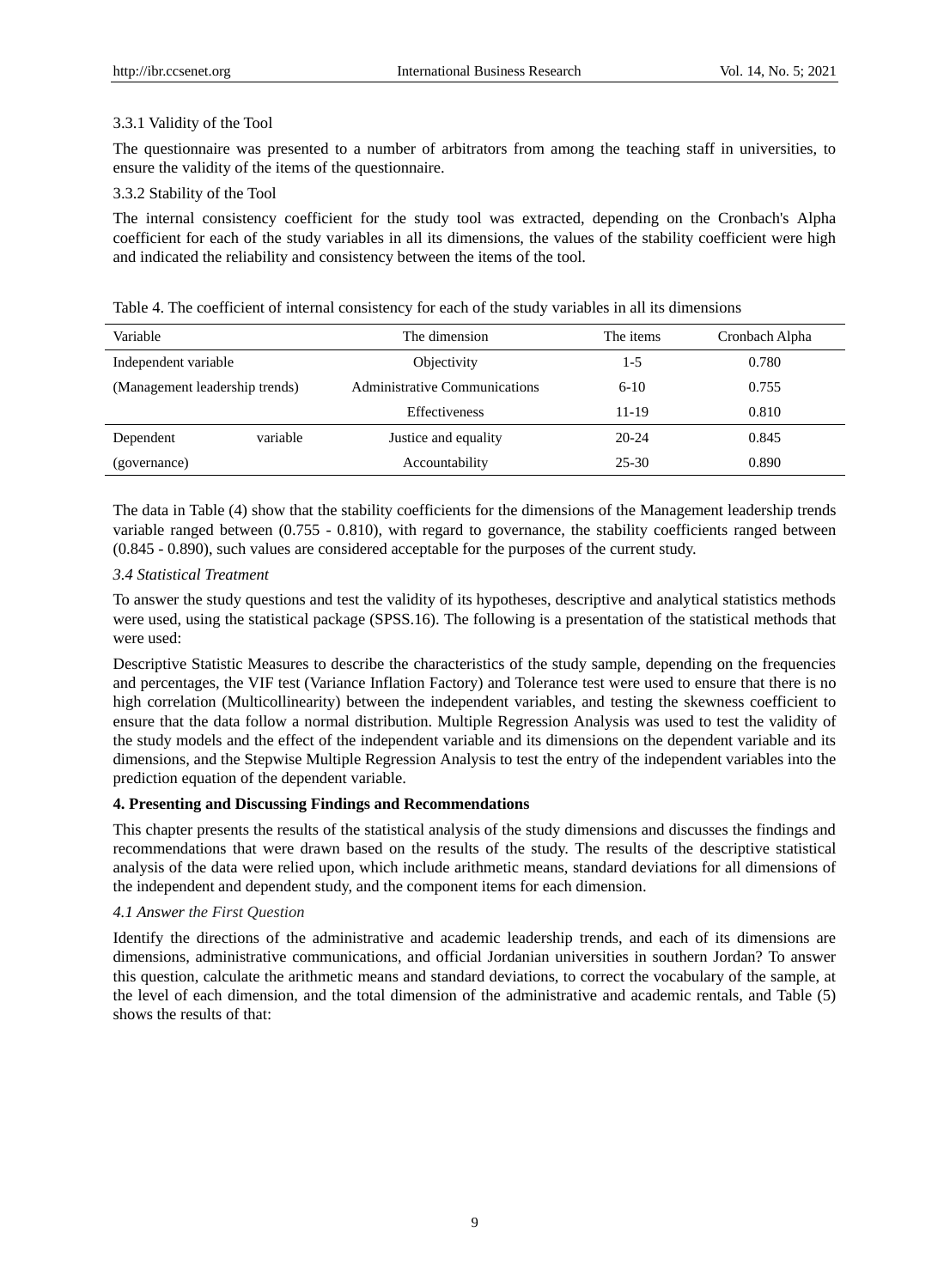| Rank                     | Dimensions     | Mean | Standard deviation | Level in relation to |  |
|--------------------------|----------------|------|--------------------|----------------------|--|
|                          |                |      |                    | the mean             |  |
|                          | Objectivity    | 4.30 | 0.59               | High                 |  |
|                          | Administrative | 4.19 | 0.81               | High                 |  |
|                          | Communications |      |                    |                      |  |
|                          | Effectiveness  | 4.26 | 0.73               | High                 |  |
| $\overline{\phantom{0}}$ | Total          | 4.25 | 0.59               | High                 |  |

Table 5. The means and standard deviations of the perceptions of the of the individuals of the study sample towards the administrative and academic leadership trends.

Table No. (5) Shows that the means of the perceptions of the individuals of the study sample came with a high degree, with a mean (4.25), and a standard deviation (0.59). This is followed by the effectiveness dimension, with a mean of (4.26), the third and final dimension of administrative communications, with an average of (4.19); the following is a detailed presentation of the level of each of these dimensions:

The first dimension: objectivity

| Table 6. Means and standard deviations of the study sample individual's perceptions of the objectivity dimension |  |  |  |
|------------------------------------------------------------------------------------------------------------------|--|--|--|
|                                                                                                                  |  |  |  |
|                                                                                                                  |  |  |  |

| No. | Rank | Items                                                                        | Mean | Standard<br>deviation | Level in relation to the<br>mean |
|-----|------|------------------------------------------------------------------------------|------|-----------------------|----------------------------------|
|     |      | The commander's words are consistent with<br>his actions.                    | 4.35 | 0.74                  | High                             |
|     |      | The leader listens attentively to every<br>conversation directed at him.     | 4.12 | 0.69                  | High                             |
|     |      | The leader raises challenge and fortitude in us.                             | 4.28 | 0.71                  | High                             |
|     | 4    | The leader reinforces the desired changes in a<br>logical manner.            | 4.19 | 0.79                  | High                             |
|     |      | The leader courageously tackles the<br>difficulties of business development. | 4.21 | 0.91                  | High                             |
|     |      | objectivity                                                                  | 4.23 | 0.59                  | High                             |

It appears from Table No. (6) that the general average of perceptions of the vocabulary of the study sample for the objectivity dimension was of a high degree, with a mean of (4.23) and a standard deviation (0.59). Item No. (1) "The leader's words are consistent with his actions" ranked first, with a mean of (4.35) and a high degree of consistentency, while item No. (2) "The Leader listens with interest for every speak directed to him" came last among the item of this dimension, and with a mean of (4.12), which reflects a high degree of consistentency.

The second dimension: administrative communications

Table 7. Means and standard deviations of the study sample individual perceptions of the administrative communication dimension

| No.          | Rank                        | Item                                                          | Mean | Standard  | Level in    |
|--------------|-----------------------------|---------------------------------------------------------------|------|-----------|-------------|
|              |                             |                                                               |      | Deviation | relation to |
|              |                             |                                                               |      |           | the mean    |
| 6            | $\mathcal{D}_{\mathcal{L}}$ | Encouraging the university's administrative and academic      | 4.25 | 0.74      | High        |
|              |                             | leaderships to communicate from the bottom up.                |      |           |             |
|              |                             | Organizing periodic meetings between administrative, academic | 4.02 | 0.69      | High        |
|              |                             | and lower-level leaderships to explain and discuss some       |      |           |             |
|              |                             | instructions.                                                 |      |           |             |
| 8            |                             | The university has means of expressing opinion and dialogue,  | 4.40 | 0.71      | High        |
|              |                             | such as the Complaints and Suggestions Box.                   |      |           |             |
| $\mathbf{Q}$ | 4                           | The administrative and academic leaderships of the university | 4.12 | 0.79      | High        |
|              |                             | encourage individuals to express their proposals.             |      |           |             |
| 10           | 3                           | The university's administrative communication systems provide | 4.16 | 0.91      | High        |
|              |                             | information to employees as quickly and in a timely manner as |      |           |             |
|              |                             | possible.                                                     |      |           |             |
|              |                             | Administrative Communications                                 | 4.19 |           | 0.80        |

Table No. (7) shows that the general average of perceptions of the individuals of the study sample for the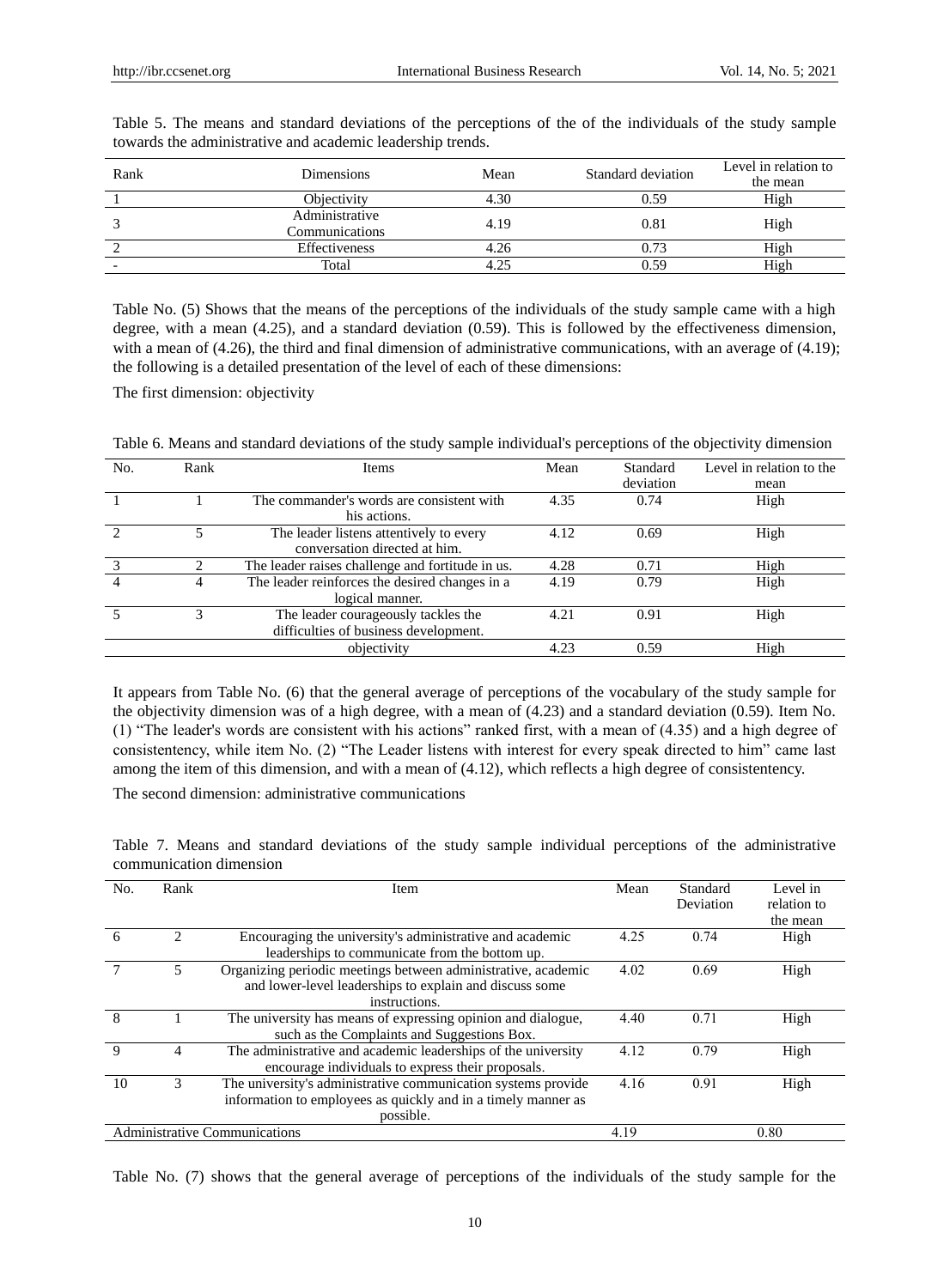dimension of administrative communications came with a high degree, with a mean of (4.19), and a standard deviation (0.80), item No. (8) "In the university there are means to express your opinion such as Complaints and a Suggestions Box "ranked first, with a mean of (4.40), with a high degree of consistency, while item no. (7)" organizes periodic meetings between administrative and academic leaders and lower levels to explain and discuss some instructions ranked last among the items of this dimension, with a mean of (4.02), which reflects a high degree of consistency.

The third dimension: effectiveness

|           |  |  |  |  |  | Table 8. Means and standard deviations of the study sample individual's perceptions of the effectiveness |
|-----------|--|--|--|--|--|----------------------------------------------------------------------------------------------------------|
| dimension |  |  |  |  |  |                                                                                                          |

| No.         | Rank | Items                                                                                                                  | Mean | Standard<br>deviation | Level in relation to<br>the mean |
|-------------|------|------------------------------------------------------------------------------------------------------------------------|------|-----------------------|----------------------------------|
|             |      | Administrative and academic leaderships develop<br>alternative plans to face the fluctuations of their<br>environment. | 4.60 | 0.70                  | High                             |
| 12          | ٩    | Encouraging administrative and academic leaders,<br>work programs aimed at integrating into society.                   | 4.21 | 0.79                  | High                             |
| 13          |      | The university invests all its financial, human and<br>technical resources to achieve its goals.                       | 4.28 | 0.78                  | High                             |
| 14          |      | The university provides an accurate description of the<br>tasks of each position.                                      | 4.10 | 0.80                  | High                             |
| 15          | 4    | The administrative and academic leaderships<br>appreciate my efforts at work.                                          | 4.15 | 0.90                  | High                             |
| objectivity |      |                                                                                                                        | 4.27 | 0.75                  | High                             |

It appears from Table No. (8) That the general average of perceptions of the individuals of the study sample for the effectiveness dimension was high, with a mean of  $(4.27)$  and a standard deviation  $(0.75)$ . Item No.  $(11)$ " the administrative and academic leaderships alternative plans to face the fluctuations of their environment" occupied First place, with a mean of (4.60) and a high degree of consistency, while item No. (14) "The university provides an accurate description of the tasks of each job" came in the last place among the items of this dimension, with a mean of (4.10), which reflects a high degree of consistency.

#### *4.2 Answer the Second Question*

Identify the respondents' perceptions towards achieving governance, with each of its dimensions (justice, equality, accountability) in the official Jordanian universities in southern Jordan. To answer this question; the mean and standard deviations were calculated for the perceptions of the individuals of the study sample, at the level of each dimension, and the overall dimension to achieve governance, and Table (9) illustrates the results of this:

Table 9. Means and standard deviations of the perceptions of the study sample individuals towards achieving governance

| Rank                     | <b>Jumensions</b>    | Mean | Standard deviation       | ∟evel in relation to the mean |
|--------------------------|----------------------|------|--------------------------|-------------------------------|
|                          | Justice and equality | 4.40 | $\overline{\phantom{a}}$ | High                          |
|                          | Accountability       | 4.4٠ | U.63                     | High                          |
| $\overline{\phantom{0}}$ | Total                |      | U.O                      | High                          |

Table No. (9) Shows that the means of perceptions of the individuals of the study sample as a whole came with a high degree, with a mean of (4.35) and a standard deviation of (0.67). Perceptions at dimensional level came at a high degree, where accountability dimension ranked first, with a mean of (4.45), followed by the dimension of justice and equality, with a mean of (4.40), and the following is a detailed presentation of the level of each of these dimensions:

The first dimension: justice and equality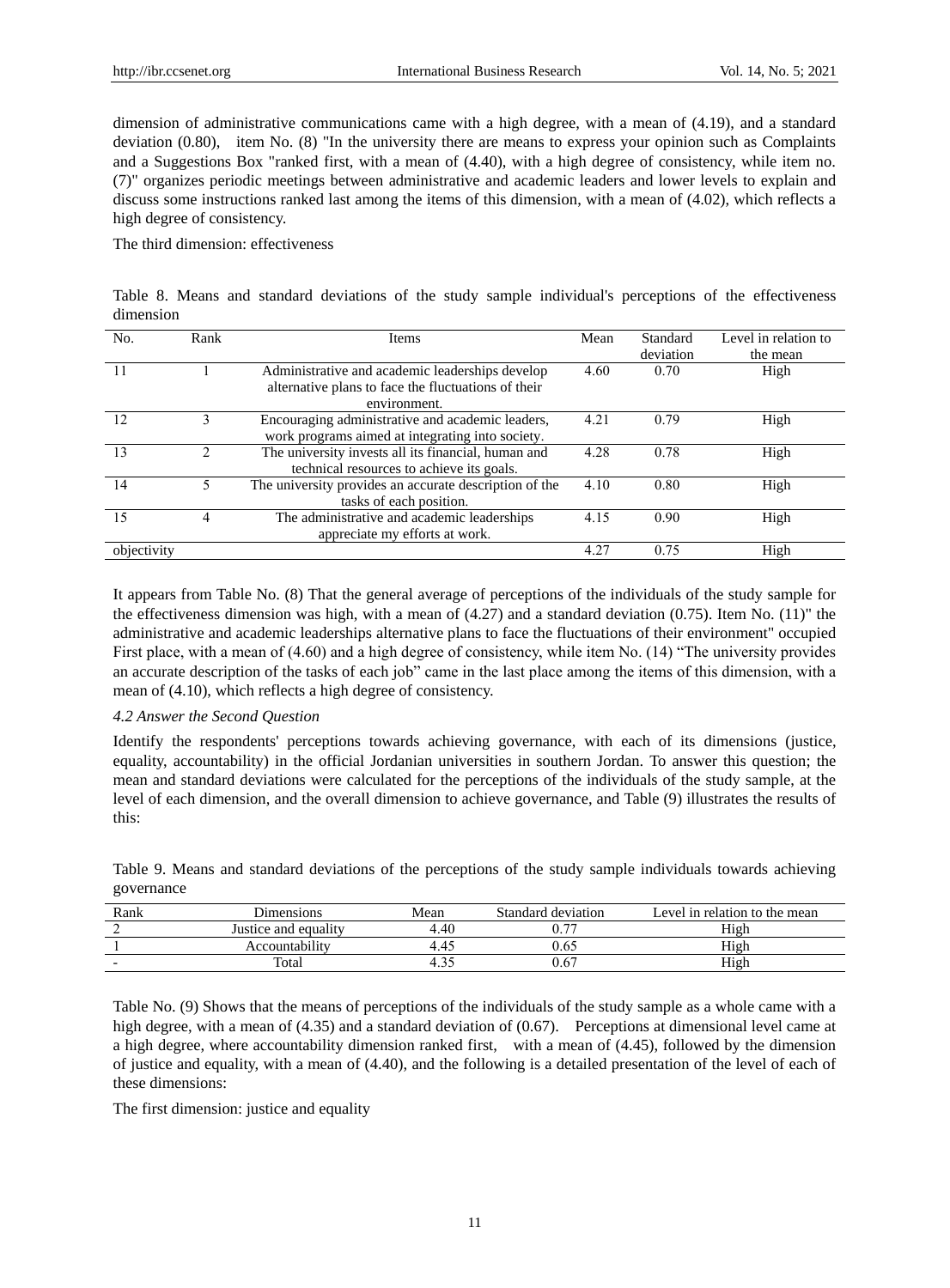| N <sub>0</sub> | Rank | <b>Items</b>                                                                                                                               | Mean | Standard<br>deviation | Level in<br>relation to the |
|----------------|------|--------------------------------------------------------------------------------------------------------------------------------------------|------|-----------------------|-----------------------------|
|                |      |                                                                                                                                            |      |                       | mean                        |
| 16             | 4    | The university forms committees to work on creating<br>a balance between the university budget and the<br>optimal investment of resources. | 4.32 | 0.86                  | High                        |
|                |      | The university adopts members 'proposals at<br>procedural levels.                                                                          | 4.33 | 0.75                  | High                        |
| 18             |      | Academic and administrative staff has clear criteria<br>for receiving promotions.                                                          | 4.37 | 0.77                  | High                        |
| 19             |      | The criteria for performance evaluation are fair and<br>objective.                                                                         | 4.39 | 0.79                  | High                        |
|                |      | Justice And Equality Dimension                                                                                                             | 4.32 | 0.86                  | High                        |

Table 10. Means and standard deviations of the study sample's individual are perceptions of the justice and equality dimension

Table No. (10) Shows that the general average of perceptions of the study sample's individuals of the dimension of justice and equality came with a high degree, with a mean of (4.35), and a standard deviation of (0.68). Item No. (19) "The criteria for performance evaluation are fair and objective" ranked first, with a mean of (4.39) with a high degree of consistency, while item No. (16) "The University forms committees specialized in creating a balance between the university's budget and the optimal investment of resources" in the last place among the items of this dimension, with an average of (4.32), which reflects a high degree of consistency**.**

The second dimension: accountability:

Table 11. Means and standard deviations of the study sample individual's perceptions of the accountability dimension

| N <sub>o</sub> | Rank | <b>Items</b>                                                                                                                                | Mean | Standard<br>deviation | Level in relation to<br>the mean |
|----------------|------|---------------------------------------------------------------------------------------------------------------------------------------------|------|-----------------------|----------------------------------|
| 20             |      | The university applies accountability to<br>achieve quality.                                                                                | 4.48 | 0.74                  | High                             |
| 21             |      | The university grants independence to the<br>internal reference committees.                                                                 | 4.39 | 0.83                  | High                             |
| 22             |      | The university exercises accountability<br>without discrimination between occupational<br>statuses when deviations in performance<br>occur. | 4.33 | 0.81                  | High                             |
| 23             | 4    | The university provides a special department<br>for continuous performance monitoring.                                                      | 4.27 | 0.81                  | High                             |
| 24             |      | The university announces its policy of<br>internal control.                                                                                 | 4.20 | 0.87                  | High                             |
| Accountability |      |                                                                                                                                             | 4.33 | 0.76                  | High                             |

Table No. (11) Shows that the general average of the perceptions of the study sample for the accountability dimension was high, with a mean of (4.33) and a standard deviation of (0.76). Item No. (20) "The University applies accountability to achieve quality" ranked first, with a mean of (4.57) and a high degree of consistency, while item No. (24) "The University announces its policy of internal control" came last among the items of this dimension, with a mean of (4.20), which reflects a high degree of consistency**.**

#### *4.3 Test Hypotheses of the Study*

Results of the main hypothesis test: There is no statistically significant impact at the level of significance ( $\alpha \leq$ 0.05) for administrative and academic leadership trends in its dimensions (objective, administrative communication, effectiveness) on achieving governance in its dimensions (justice, equality, accountability) in the official Jordanian universities in southern Jordan.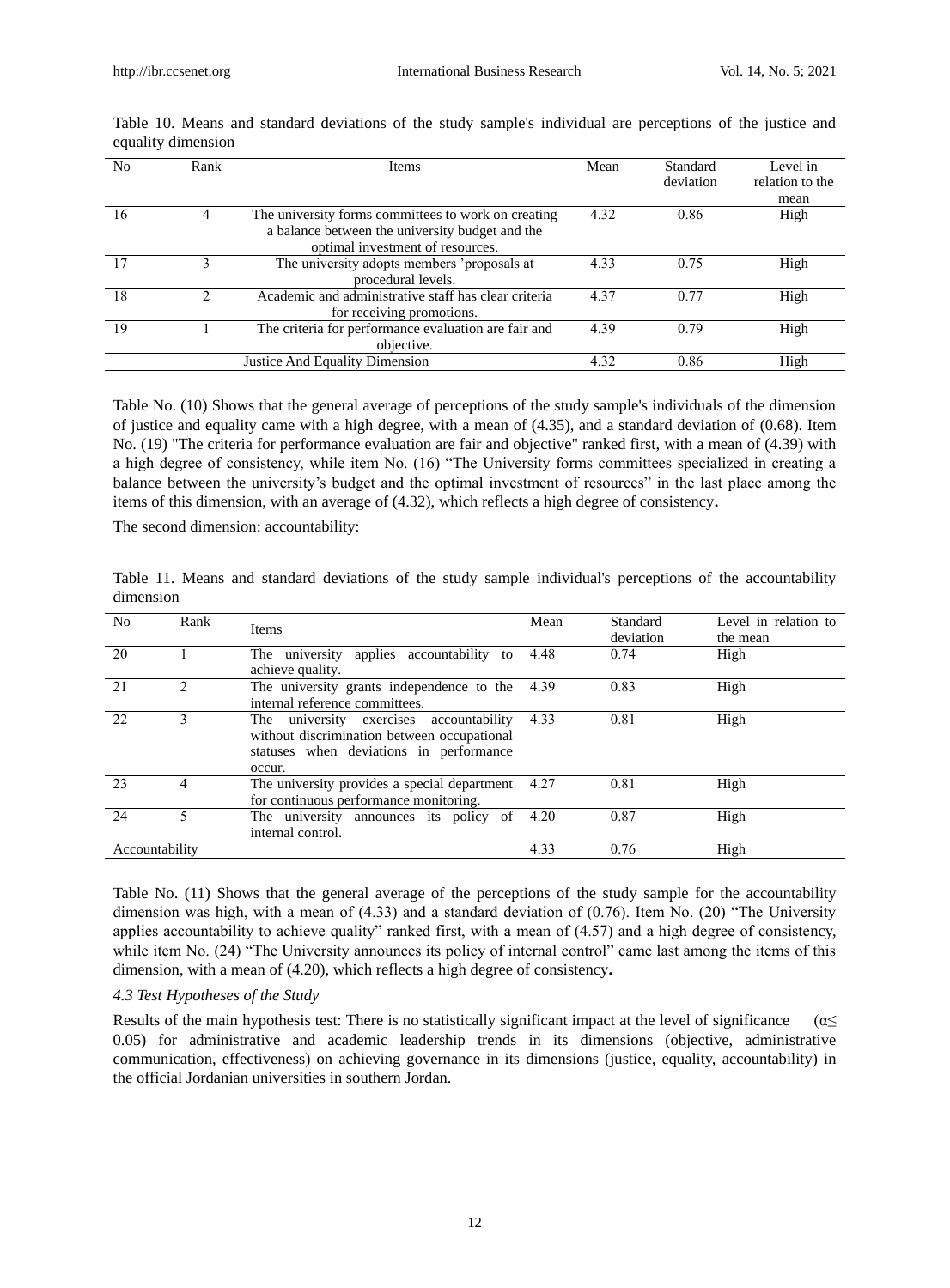| <b>Dimensions</b><br>of<br>the<br>leadership<br>of<br>concept<br>trends | в         | Standard error | Beta  | $(t)$ value | Statistical<br>significance |
|-------------------------------------------------------------------------|-----------|----------------|-------|-------------|-----------------------------|
| Objectivity                                                             | $0.075 -$ | 0.062          | 0.095 | 1.046-      | 0.275                       |
| Administrative<br>Communications                                        | 0.171     | 0.081          | 0.192 | $3.210*$    | 0.019                       |
| Effectiveness                                                           | 0.102     | 0.055          | 0.157 | .390        | 0.113                       |

Table 12. Results of multiple regression analysis to test the impact of leadership trends in their various dimensions on governance

\*Statistically significant at  $(\alpha \le 0.05)$  significance level

It is evident from the statistical results in Table (12) and from the follow-up of (Beta) values, and the (t) test. The dimension of the independent variable (administrative communication) has a statistically significant impact on the dependent variable (governance) in terms of the height of the (t) calculated values shown in in Table (12) at the level of Significance of ( $\alpha \leq 0.05$ ) and the statistically significant impact force of (Beta) values. The results also indicated in the above table that there is no statistically significant impact of the dimensions of the independent variable (objectivity and effectiveness) on the dependent variable (governance) in terms of a decrease in the calculated (t) values appearing in in Table (12) and a high level of significance than ( $\alpha \leq 0.05$ ) and the statistically significant influential force of Beta values.

Table 13. Results of a Step Wise Multiple Regression analysis to predict governance through the dimensions of leadership trends

| The order of entry of the independent variables into the |       | (t) value | Significant value t |
|----------------------------------------------------------|-------|-----------|---------------------|
| prediction equation                                      |       |           |                     |
| Objectivity                                              | 0.304 | $6.238*$  | 0.000               |
| <b>Administrative Communications</b>                     | 0.489 | $4.260*$  | 0.001               |
| <b>Effectiveness</b>                                     | 0.531 | $4.110*$  | 0.002               |

\*Statistically significant at ( $\alpha$   $\leq$  0.05) significance level

When performing a step-wise multiple regression analysis to determine the importance of each dimension of the independent factor separately in contributing to the mathematical model  $y = a + bx$ , which represents the impact of the dimensions of leadership trends in governance, the previous table shows the order of entry of the dimensions of the independent factor into the regression equation. The subjectivity dimension ranked first and explained an amount (30.4%) of the variance in the dependent variable (governance), followed by the administrative communications that explained with the subjectivity dimension (48.9%) of the variance in the dependent variable (governance).Finally the effectiveness dimension explains with the previous two dimensions an amount (53.1%) of the variance in the dependent variable governance.

Results of the first sub-hypothesis test: There is no statistically significant impact at the level of significance ( $\alpha \leq$ 0.05) of the administrative and academic leadership trends in their dimensions (objective, administrative communication, effectiveness) on justice and equality as one of the dimensions of achieving governance in the official Jordanian universities in southern Jordan.

Table 14. Results of multiple regression analysis to test the impact of leadership trends in their various dimensions on justice and equality as one of the dimensions of governance.

| Dimensions of the concept of  |        | Standard error | <b>B</b> eta | (t) value | Statistical  |
|-------------------------------|--------|----------------|--------------|-----------|--------------|
| leadership trends             |        |                |              |           | significance |
| Objectivity                   | 0.118- | 0.078          | $0.111 -$    | $.602 -$  | 0.174        |
| Administrative Communications | 0.173  | 0.082          | 0.162        | .279      | 0.161        |
| Effectiveness                 | 0.193  | 0.061          | 0.273        | $2.820*$  | 0.002        |

\*Statistically significant ( $\alpha \leq 0.05$ ) significance level

It is evident from the statistical results mentioned in the previous table, and from the follow-up of (Beta) coefficients, and the test of (objectivity, the independent variable (effectiveness), respectively, that have a statistically significant impact on the dependent variable (fairness and equality) in terms of the high value of the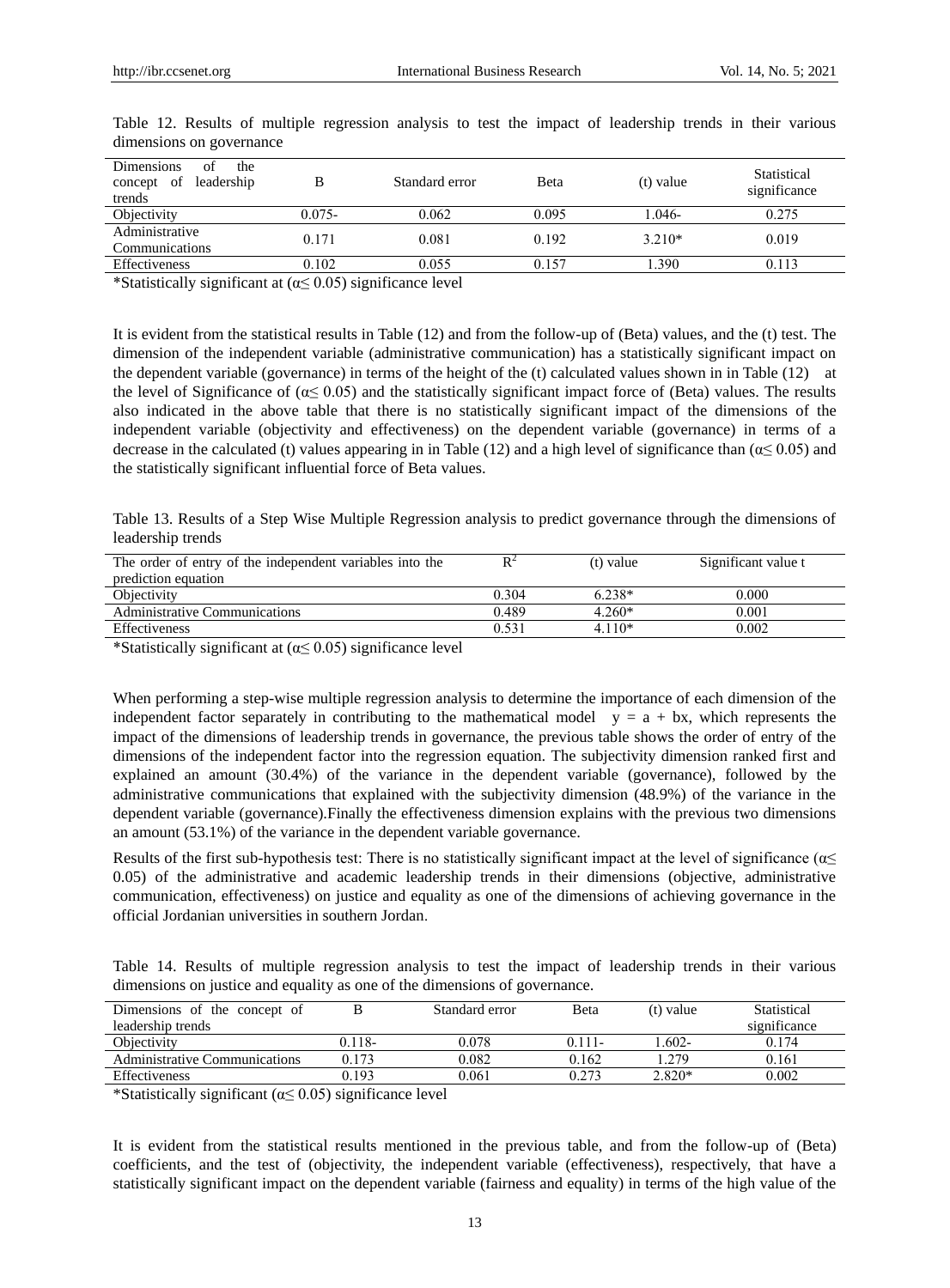calculated (t), shown in the previous table at the level of significance ( $\alpha \leq 0.05$ ) and the influential statistically significant force of (Beta) values. The results in the above table also indicated that there is no statistically significant impact of the dimensions of the independent variable (objectivity, administrative communication) on the dependent variable (justice and equality) in terms of a decrease in (t) calculated values shown in the previous table at the level of significance ( $\alpha \leq 0.05$ ) and the statistically significant influence force of (Beta) values.

Table 15. Results of Step Wise Multiple Regression analyze to predict justice and equality through the dimensions of leadership trends

| The<br>of<br>order<br>of the<br>entry |       | Calculated (t) value | The significance level of (t) |
|---------------------------------------|-------|----------------------|-------------------------------|
| independent variables<br>into<br>the  |       |                      |                               |
| prediction equation                   |       |                      |                               |
| Objectivity                           | 0.451 | $*5.325$             | 0.000                         |
| <b>Administrative Communications</b>  | 0.631 | $2.117*$             | 0.001                         |
|                                       |       |                      |                               |

\*Statistically significant at  $(\alpha \le 0.05)$  level.

When performing a Step Wise Multiple Regression analysis to determine the importance of each dimension of the independent factor separately in contributing to the mathematical model that represents the impact of the dimensions of leadership trends in justice and equality, the previous table shows the order of entry of the dimensions of the independent factor into the regression equation. Objectivity dimension ranked first, and explained an amount (45.1%) of the variance in the dependent variable (justice and equality), followed by administrative communications that explained with the objectivity dimension an amount (63.1%) of the variance in the dependent variable (justice and equality), which came out of equation.

Results of the second sub-hypothesis test: There is no statistically significant impact at the level of significance  $(\alpha \leq 0.05)$  for administrative and academic leadership trends in their dimensions (objective, administrative communication, and effectiveness) in the aspect of accountability from the dimensions of achieving governance in the official Jordanian universities in southern Jordan.

Table 16. Results of multiple regression analysis to test the impact of leadership trends with their different dimensions on accountability as one of the dimensions of governance

| Dimensions of the concept of |        | Standard error | <b>B</b> eta | $(t)$ value | Statistical  |
|------------------------------|--------|----------------|--------------|-------------|--------------|
| leadership trends            |        |                |              |             | significance |
| Objectivity                  | 0.118- | 0.070          | $0.152 -$    | 1.221-      | 0.131        |
| Administrative               | 0.181  | 0.061          | 0.308        | 3.402       | 0.025        |
| <b>Communications</b>        |        |                |              |             |              |
| Effectiveness                | 0.132  | 0.054          | 0.185        | 3.610       | 0.019        |
|                              | .<br>. |                |              |             |              |

\*Statistically significant at  $(\alpha \leq 0.05)$  significance level

It is evident from the statistical results shown in the previous table and from the follow-up of (Beta) coefficients and (t) test that the dimensions of the independent variable (administrative communication and effectiveness), respectively, have a statistically significant impact on the dependent variable (accountability) in terms of the high calculated (t) values shown in the previous table at the level of significance ( $\alpha \leq 0.05$ ) and the statistically significant influence force of (Beta) values. The results also indicated in the above table that there is no statistically significant impact of the dimension of the independent variable (objectivity) in the dependent variable (governance) in terms of the decrease of the (t) calculated values shown in the previous table at the level of significance ( $\alpha \leq 0.05$ ) and the statistically significant influential force of (Beta) values.

Table 17. Results of Step Wise Multiple Regression analyzes to predict accountability through the dimensions of leadership trends

| Dimensions of the concept of leadership trends |            | $(t)$ value | Statistical<br>significance |
|------------------------------------------------|------------|-------------|-----------------------------|
| Objectivity                                    | 0.326      | 5.400*      | 0.000                       |
| Administrative Communications                  | $0.37^{-}$ | $3.136*$    | 0.003                       |
| <b>Effectiveness</b>                           | 0.418      | $3.590*$    | 0.028                       |

\*Statistically significant at ( $\alpha$   $\leq$  0.05) significance level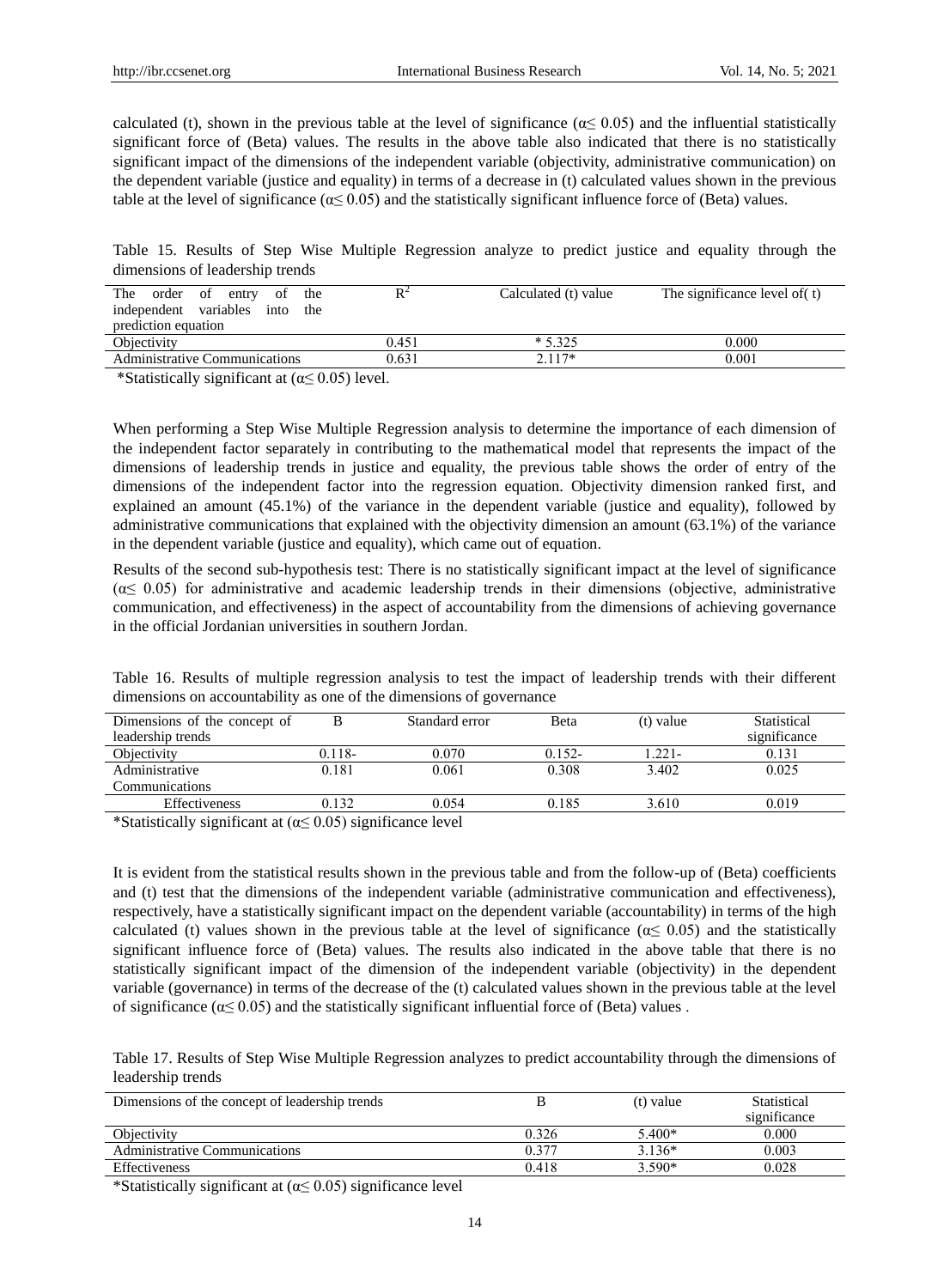When performing a step-wise multiple regression analysis to determine the importance of each dimension of the independent factor separately in contributing to the mathematical model that represents the impact of the dimensions of leadership trends in accountability, the previous table shows the order of entry of the dimensions of the independent factor into the regression equation objectivity ranked first and explained an amount of (32.6%) of the variance in the dependent variable (accountability), followed by the administrative communication dimension, which explained with the objectivity dimension an amount (37.7%) of the variance in the dependent variable (accountability). Finally, the activity dimension was entered which explained with the previous two dimensions, an amount of (41.8%) of the variance in the dependent variable (accountability).

#### **5. Discussing the Results**

Discuss the findings of the study

- 1. The results showed that the means of the respondents' perceptions of leadership trends in the official Jordanian universities in southern Jordan were of a high degree, and the perceptions at the level of dimensions also came in a high degree.
- 2. The results showed that the means of the respondents' perceptions of governance in the official Jordanian universities in southern Jordan came with a high degree, and the perceptions of the dimensions came in a high degree.
- 3. The results showed that there is a statistically significant impact at the level of significance ( $\alpha \le 0.05$ ) for leadership trends in their dimensions (objectivity, administrative communication, and effectiveness) combined on governance. Separately, it was found that the dimension of the independent variable (administrative communication) has a statistically significant impact on the dependent variable (governance), while it was found that there is no statistically significant impact of the dimensions of the independent variable each one separately (objectivity and effectiveness) on the dependent variable governance.
- 4. The results indicated that there is a statistically significant impact at the level of significance ( $\alpha \leq 0.05$ ), of leadership trends in all dimensions (objectivity, administrative communication, effectiveness) on justice and equality as a dimension of governance. The results showed that the dimension of the independent variable (effectiveness), respectively, has a statistically significant impact on the dependent variable (justice and equality), while there is no statistically significant impact of the dimensions of the independent variable separately (objectivity, administrative communications) on the dependent variable (justice and equality)
- 5. The results also indicated that there is a statistically significant impact at the level of significance  $(\alpha \leq 0.05)$  of leadership trends in their combined dimensions (objectivity, management communication, effectiveness) on accountability as a dimension of governance.

#### **6. Recommendations**

- 1. Paying attention to the continuous training of leaders on understanding administrative activity, especially in the field of leadership behavior in universities, to activate the role of leaders in these universities.
- 2. That the leader relies on effective communication by listening well to his employees and allowing them to express themselves.
- 3. Paying attention to the necessity of conducting more comparative studies on the attitudes of senior leaders in the official Jordanian universities in southern Jordan towards governance and ways to develop it in all Jordanian public universities.
- 4. Spreading and strengthening the culture of governance among employees, because this will be reflected on the decisions of the institution, as well as positively on its performance.
- 5. Establishing a system of governance announced to all parties concerned with its implementation, clarifying the duties and responsibilities of each employee in the institution.
- 6. Starting the actual application of the principles of governance to reduce administrative corruption and improve performance in Jordanian public universities.

## **References**

- Adelopo, I. (2010). *The Impact of Corporate Governance on Auditor Independence: A Study of Audit Committees in UK Listed Companies*. PhD Thesis, Faculty of Business and Law. De Montfort University, UK.
- Al Hrout, A. I. (2018). *Attitudes Towards the Implementation of Electronic Governance in Jordanian Private Universities and their Impact on the Excellence of Universities Performance: Field Study.* unpublished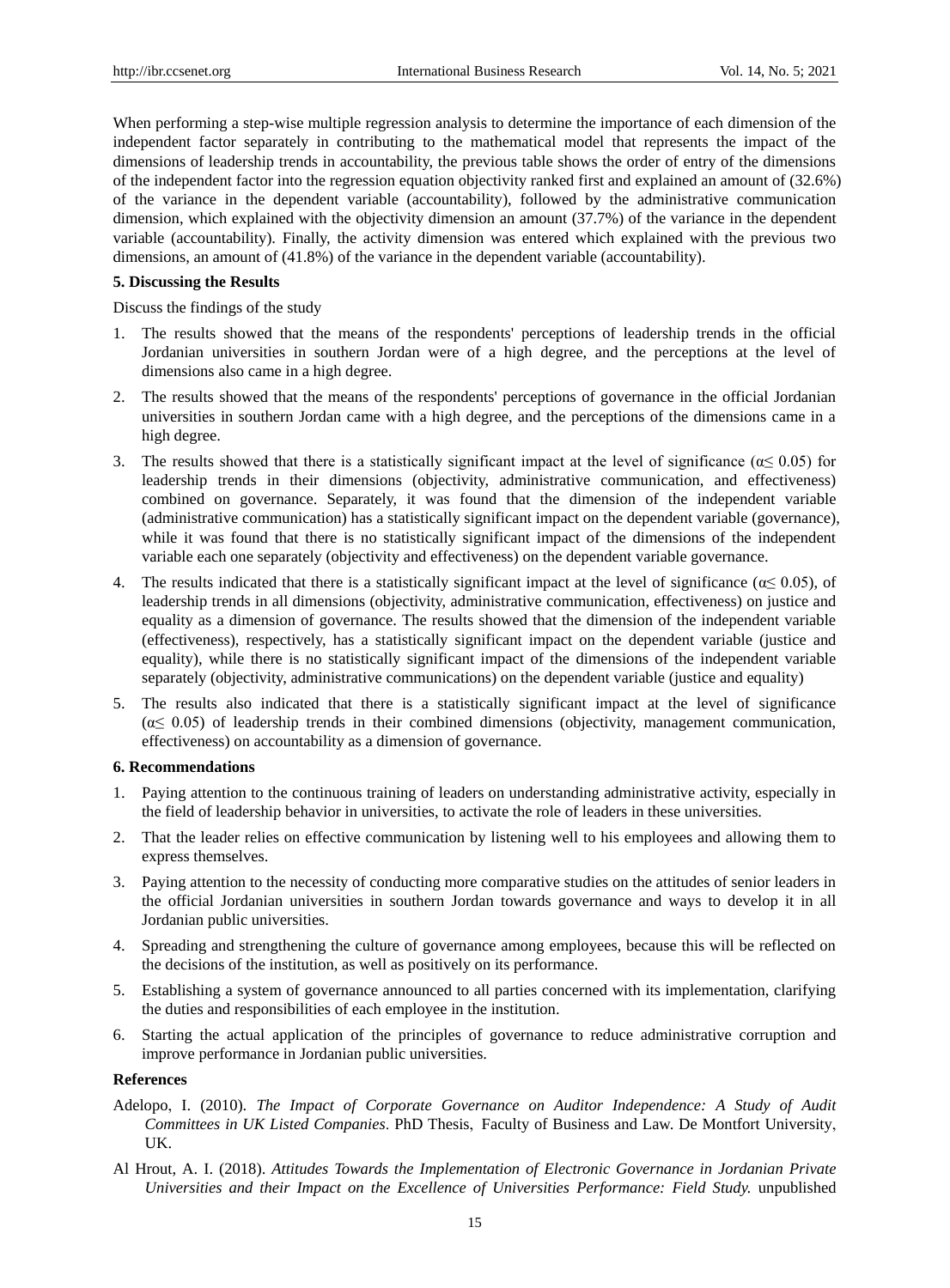master's thesis, Faculty of Business, Middle East University, Jordan.

- Al-Abdali, M. A. H. (2012). *The Effect of Corporate Governance Implementation Upon the Quality of Internal Audit on the Industrial Companies Listed at Kuwait Stock Exchange*. unpublished master's thesis, Faculty of Business, Middle East University, Jordan.
- Al-Ajami, M. (2008). *Modern Trends in Administrative Leadership and Human Development.* Dar Al-Masirah for Publishing, Distribution and Printing, Jordan.
- AL-Arini, M. B., & Abdulaziz, B. A. (2014). The Reality of the Implementation of Governance from the Viewpoint of Members of the Administrative and Academic Bodies Working at the Imam Muhammad bin Saud Islamic University. *Specialized International Educational Journal, Jordan, 12*(3).
- Al-Jabali, S., & Al-Mahamid, A. (2018). The Impact of University Governance on Employee Satisfaction and Retention: A Field Study in Jordanian Private Universities. *Journal of the Association of Arab Universities for Research in Higher Education, 38*(2).
- Al-Khathami, M. S. S. (2020). Creative leadership practice with school leaders in Khamis Mushait governorate from the point of view of teachers. *Journal of Faculty of Education Assiut, University, 36*(1), 483-508, Retrieved from https://digitalcommons.aaru.edu.jo/jfe\_au/vol36/iss1/2
- Al-Rashidi, A. D. (2018).Transformational Leadership and its Relationship to Organizational Creativity among Deans and Heads of Departments at Governmental and Private Universities in Riyadh, The Arab Journal of Security Studies. *Naif Arab University for Security Sciences, 33*(71).
- Al-Saadi, A. M. R. (2021). *The Impact of Creative Leadership on Organizational Effectiveness: Strategic Thinking as a Variable Mediator, Case Study - Dubai Police.* unpublished master's thesis, College of Business, Mutah University, Jordan.
- Al-Senussi, I. W. (2016). *The Impact of Governance on Achieving Competitive Advantage, a Field Study in Private Hospitals in Amman.* Unpublished Master Thesis, College of Business, Middle East University, Amman.
- Ayasrah, M. M. (2008). *Leadership, Control and Administrative Communication, Al-Hamed Publishing and Distribution House, Amman, Jordan* (1st ed.).
- By, R. T. (2021). Leadership: In pursuit of purpose. *Journal of Change Management, 21*(1), 30-44, <https://doi.org/10.1080/14697017.2021.1861698>
- Christensen, M. P. S. (2007). Framing and Overflowing of Public Sector Accountability Innovations: A Comparative Study of Reporting Practices. *Accounting*، *Auditing & Accountability Journal*, *2*. https://doi.org/10.1108/09513570710731227
- Hill, C. W., & Jones, G. R. (2016). *Strategic Management Theory: An Integrated Approach.* Houghton Mifflin, Co.
- Kafi, M. Y. (2013). *The economic and global financial crisis and corporate governance (its roots - its causes its repercussions - its horizons)* (1st ed.). Arab Society Library for Publishing and Distribution, Amman, Jordan.
- Kanaan, N. (2009). *Administrative Leadership.* House of Culture for Publishing and Distribution, Jordan.
- Magee II, P. R. (2018)*. Strategic Leadership Primer, Development of Command, Leadership &Management.* U.S. Army War College.
- Maher, M. H. (2014). *Leadership, Basics, Theories and Concepts.* Al-Kindi House for Publishing and Distribution, Amman, Jordan.
- Moufiedah, G. (2018). *Administrative Leadership and its Role in Supporting Administrative Creativity at the Central Library of Al-Arabi Bin Mahidi University - Umm Al-Bouaghi.* an unpublished MA.
- Nouri, B. M., & Salman, A. K. (2010). *Corporate Governance and its Role in Reducing Agency Theory Problems.* International Forum on Creativity and Organizational Change in Modern Organizations, Al-Mustansiriya University, Iraq.
- Nwachukwu, C. H. V. (2020). *Creative Leadership and Creativity: An Overview.* Granada. Spain.
- Schnurr, S., & Schroeder, A. (2019). A critical reflection of current trends in discourse analytical research on leadership across disciplines. A call for a more engaging dialogue. *Leadership, 15*(4), 445-460. [https://doi.org/10.1177/1742715018767687](https://doi.org/10.1177%2F1742715018767687)